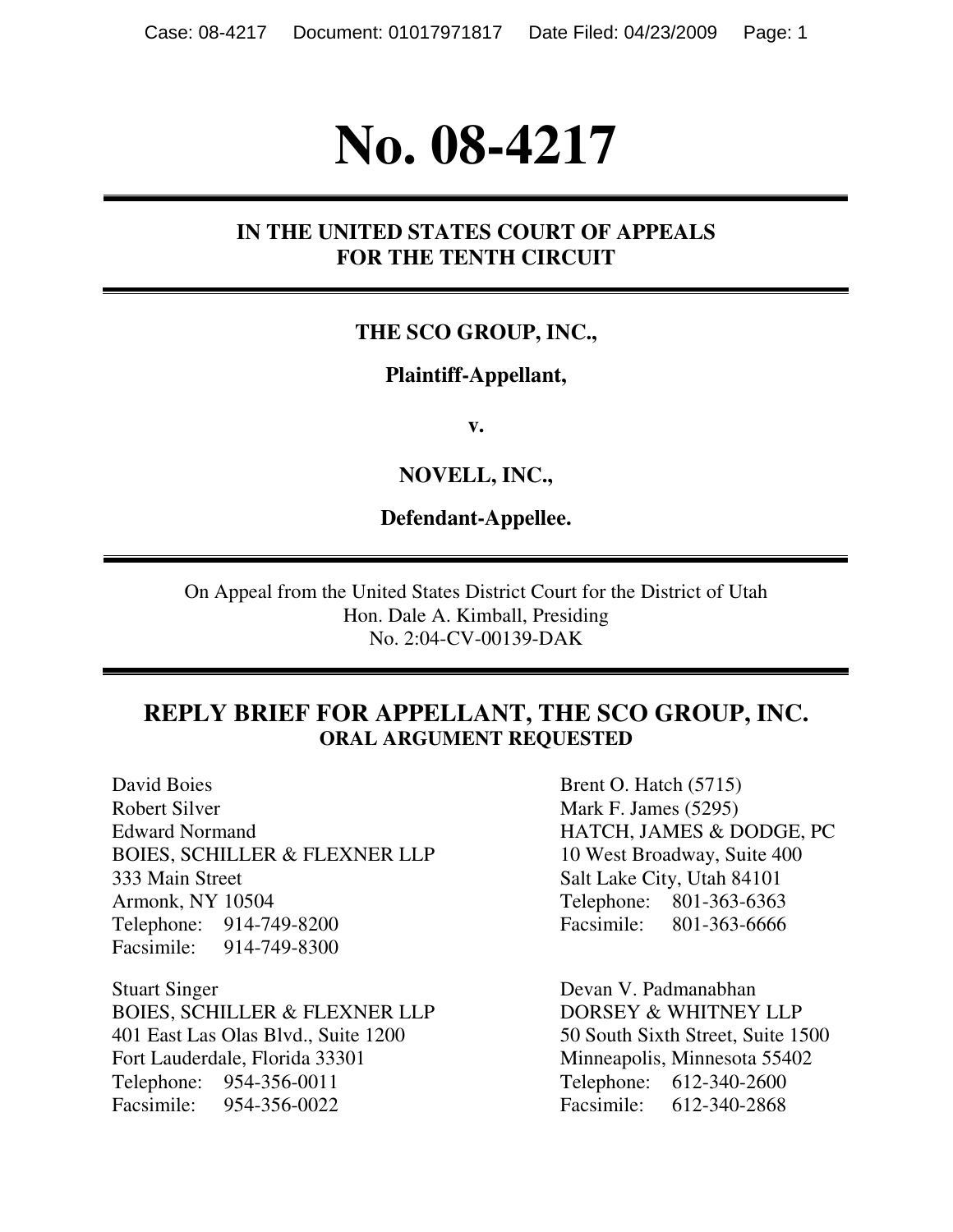## **TABLE OF CONTENTS**

| $\mathbf{I}$ . |           | THE DISTRICT COURT ERRED IN CONCLUDING,<br>AS A MATTER OF LAW, THAT THE APA AS AMENDED<br>DID NOT TRANSFER THE EXISTING UNIX AND                                                                                                                       |
|----------------|-----------|--------------------------------------------------------------------------------------------------------------------------------------------------------------------------------------------------------------------------------------------------------|
|                | A.        | The District Court Erred in Interpreting the APA and                                                                                                                                                                                                   |
|                | <b>B.</b> | The District Court Erred in Finding an "Implied License"                                                                                                                                                                                               |
|                | $C$ .     | The District Court Erred in Its Limited Consideration of the<br>Extrinsic Evidence of the Parties' Intent to Sell the UNIX<br>Copyrights to Santa Cruz Under the Amended APA 10                                                                        |
|                | D.        | The Amended APA and Bill of Sale Exceed                                                                                                                                                                                                                |
| П.             |           | THE DISTRICT COURT ERRED IN CONCLUDING, AS A<br>MATTER OF LAW, THAT IF THE APA DID NOT TRANSFER<br>THE EXISTING UNIX AND UNIXWARE COPYRIGHTS, THEN<br>SCO IS NOT ENTITLED TO SPECIFIC PERFORMANCE<br>REQUIRING THE TRANSFER OF THOSE COPYRIGHTS NOW 19 |
| Ш.             |           | THE DISTRICT COURT ERRED IN CONCLUDING, AS A<br>MATTER OF LAW, THAT NOVELL HAS THE RIGHT TO                                                                                                                                                            |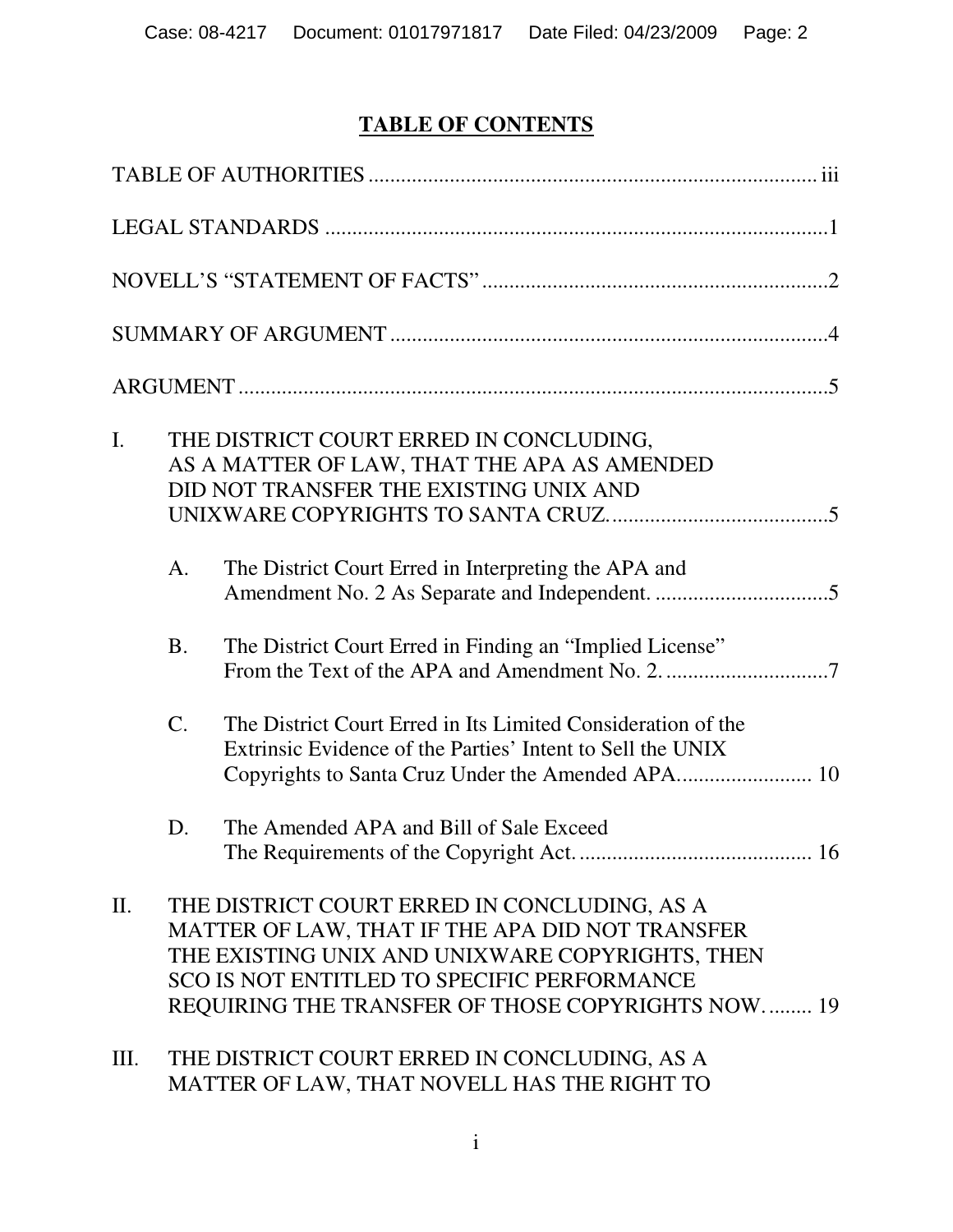|     |           | "WAIVE" SCO'S RIGHTS UNDER ALL CONTRACTS                        |  |
|-----|-----------|-----------------------------------------------------------------|--|
|     |           | RELATING TO SVRX INCLUDING THE SOFTWARE AND                     |  |
|     |           |                                                                 |  |
|     | A.        |                                                                 |  |
|     | <b>B.</b> | The APA Separately Transfers the Software and                   |  |
|     |           | Sublicensing Agreements to Santa Cruz Without                   |  |
|     |           |                                                                 |  |
|     | C.        | The District Court's Interpretation of Article 4.16(b) Destroys |  |
|     |           |                                                                 |  |
|     | D.        | Overwhelming Extrinsic Evidence Confirms that Novell            |  |
|     |           | Did Not Retain Any Rights Over Software and                     |  |
|     |           |                                                                 |  |
| IV. |           | THE DISTRICT COURT ERRED IN CONCLUDING THAT                     |  |
|     |           | NOVELL DID NOT HAVE TO COMPLY WITH THE IMPLIED                  |  |
|     |           | <b>COVENANT OF GOOD FAITH AND FAIR DEALING IN</b>               |  |
|     |           |                                                                 |  |
| V.  |           | THE DISTRICT COURT ERRED IN CONCLUDING,                         |  |
|     |           | AS A MATTER OF LAW, THAT NOVELL IS ENTITLED TO                  |  |
|     |           | ROYALTIES FROM POST-APA CONTRACTS RELATED TO                    |  |
|     |           |                                                                 |  |
|     |           |                                                                 |  |
|     |           |                                                                 |  |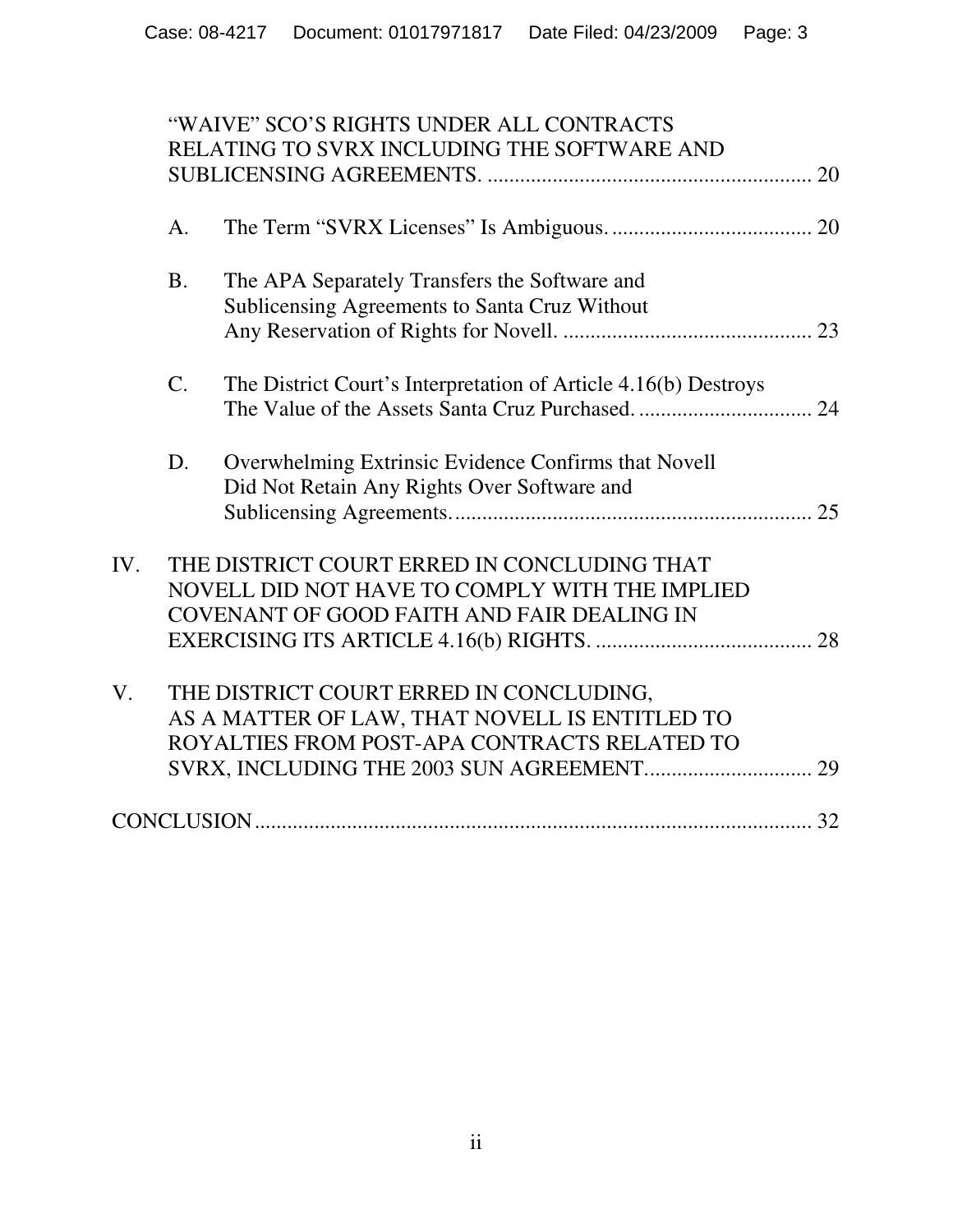## **TABLE OF AUTHORITIES**

## **Cases**

| Ameripride Servs. v. Valley Indus. Serv.,<br>No. CIV. S-00-113 LKK/JFM, 2007 WL 656850 (E.D. Cal. Feb. 28, 2007)  24 |
|----------------------------------------------------------------------------------------------------------------------|
| April Enterprises, Inc. v. KTTV,                                                                                     |
| Bay Cities Paving & Grading v. Lawyers' Mutual Insurance Co.,                                                        |
| Big Creek Lumber Co. v. County of Santa Cruz,                                                                        |
| Blumenfeld v. R.H. Macy & Co.,                                                                                       |
| Crow Irvine #2 v. Winthrop California Investors Ltd. Partnership,                                                    |
| Dick Corp. v. SNC-Lavalin Constructors, Inc.,                                                                        |
| Effects Assocs., Inc. v. Cohen,                                                                                      |
| EPA Real Estate Partnership v. Kang,                                                                                 |
| Foad Consulting Group v. Musil Govan Azzalino,                                                                       |
| Gerdlund v. Electrical Dispensers International,                                                                     |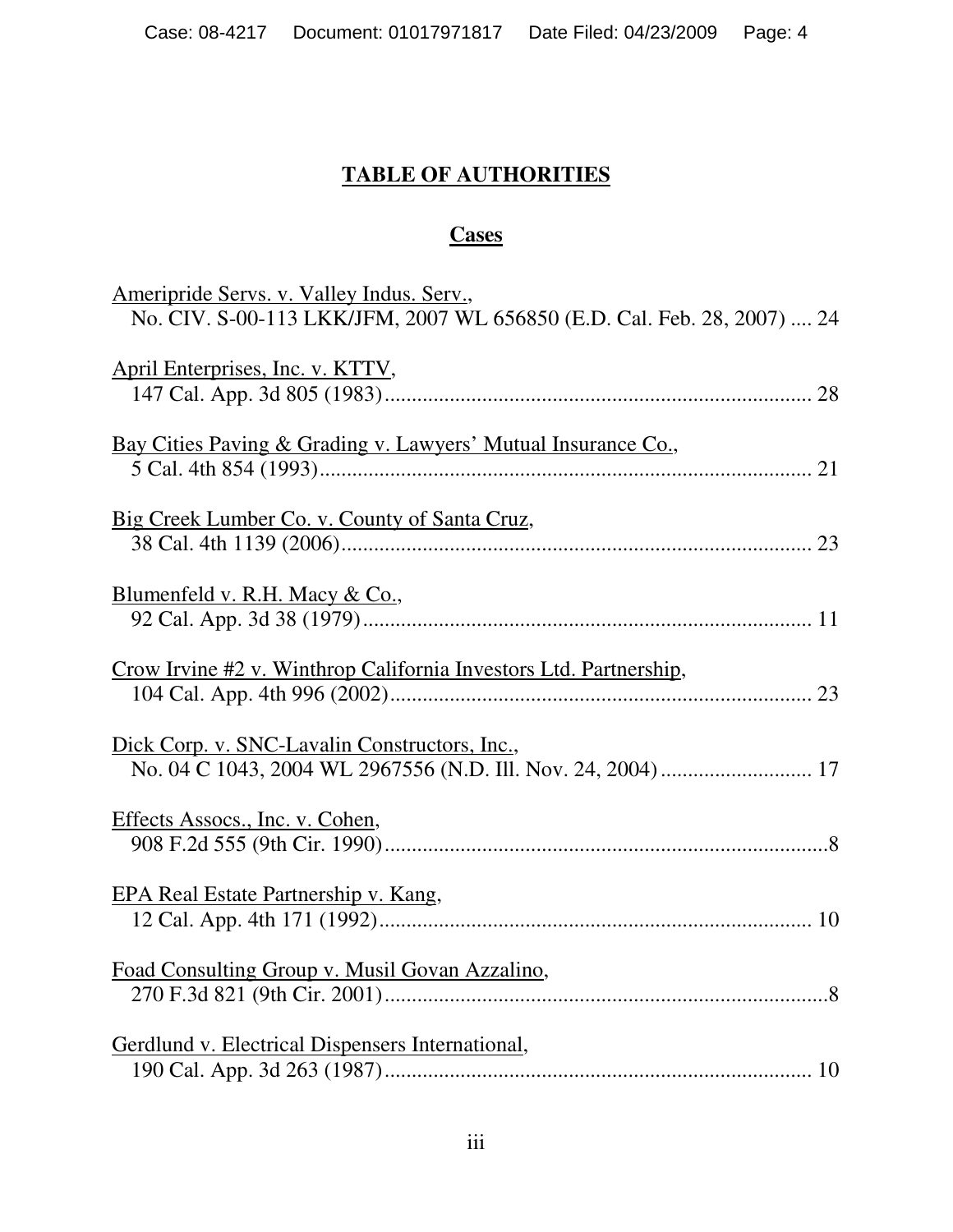| I.A.E., Inc. v. Shaver,                                                                           |
|---------------------------------------------------------------------------------------------------|
|                                                                                                   |
| Imperial Residential Design, Inc. v. Palms Dev. Group, Inc.,                                      |
|                                                                                                   |
|                                                                                                   |
| In re B.J.B.,                                                                                     |
|                                                                                                   |
| In re Napster,                                                                                    |
|                                                                                                   |
| John G. Danielson, Inc. v. Winchester-Conant Props., Inc.,                                        |
|                                                                                                   |
|                                                                                                   |
| Keane Dealer Servs. v. Harts,                                                                     |
|                                                                                                   |
| Kenbrooke Fabrics, Inc. v. Soho Fashions, Inc.,                                                   |
|                                                                                                   |
| Kingsrow Enters. v. Metromedia,                                                                   |
|                                                                                                   |
|                                                                                                   |
| Liu v. Price Waterhouse,                                                                          |
|                                                                                                   |
| Lyrick Studios v. Big Idea Products,                                                              |
|                                                                                                   |
|                                                                                                   |
| Motorola, Inc. v. Pick,<br>No. CV 04-2655 ABC (SHx), 2005 WL 5918849 (C.D. Cal. May 26, 2005)  11 |
|                                                                                                   |
| Nelson-Salabes, Inc. v. Morningside Dev., LLC,                                                    |
|                                                                                                   |
| <u>Novell, Inc. v. Network Trade Ctr., Inc.,</u>                                                  |
|                                                                                                   |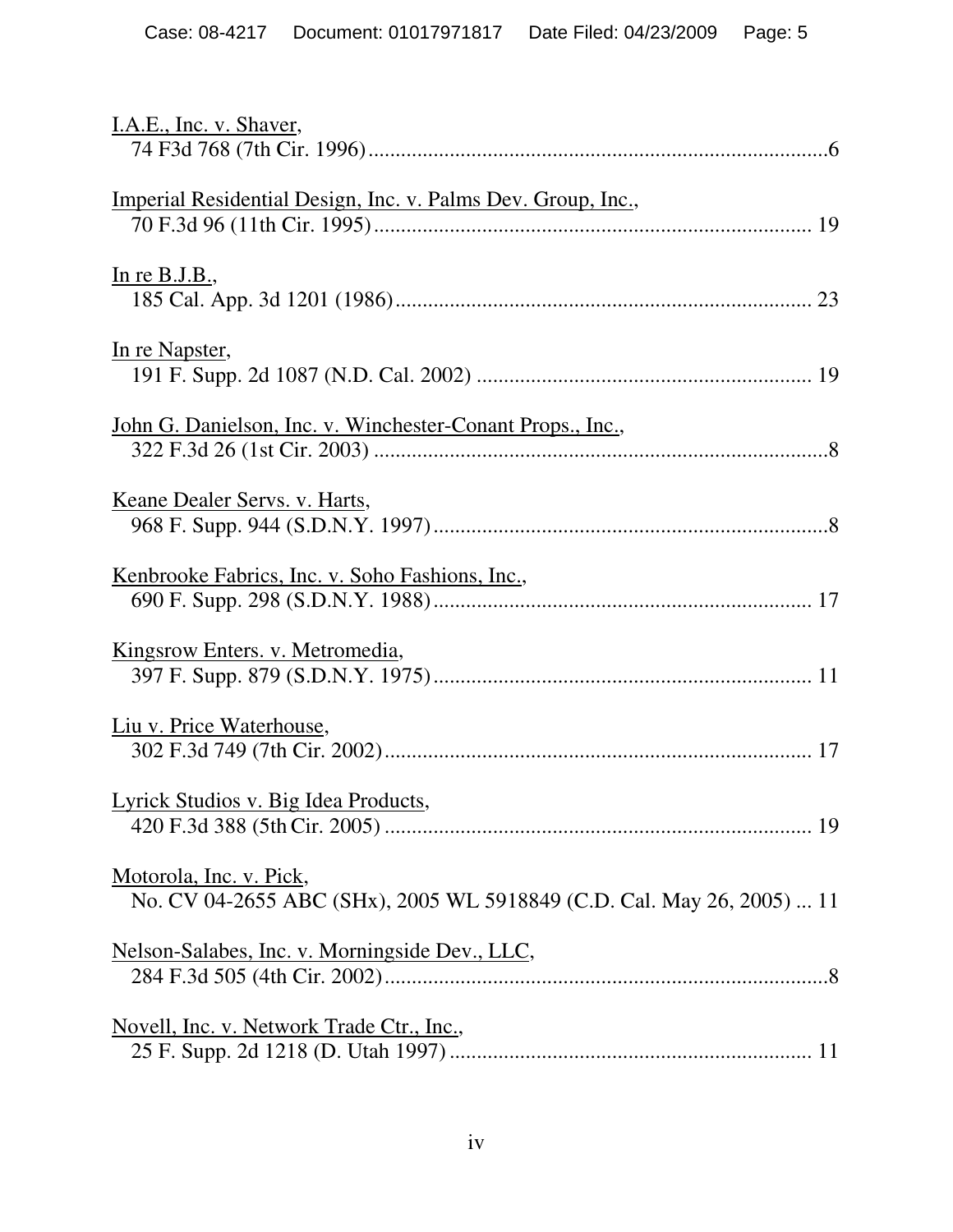| Pamfiloff v. Giant Records, Inc.,                                                                                                  |
|------------------------------------------------------------------------------------------------------------------------------------|
| Playboy Enterprises v. Dumas,                                                                                                      |
| Radio Television Espanola S.A. v. New World Entm't Ltd.,                                                                           |
| Rico Records Distributors, Inc. v. Ithier,<br>No. 04 Civ. 9782 (JSR), 2006 WL 846488 (S.D.N.Y. Mar. 30, 2006)  17                  |
| Scanlon v. Kessler,                                                                                                                |
| Schiller v. Schmidt, Inc.,                                                                                                         |
| <u>SmithKline Beecham Consumer Healthcare, L.P. v. Watson Pharms, Inc.,</u>                                                        |
| <u>Spectrum Creations, L.P. v. Carolyn Kinder Int'l, LLC,</u><br>No. SA-05-CV-750-XR, 2008 WL 416264 (W.D. Tex. Feb. 13, 2008)  17 |

## **Other Authorities**

|--|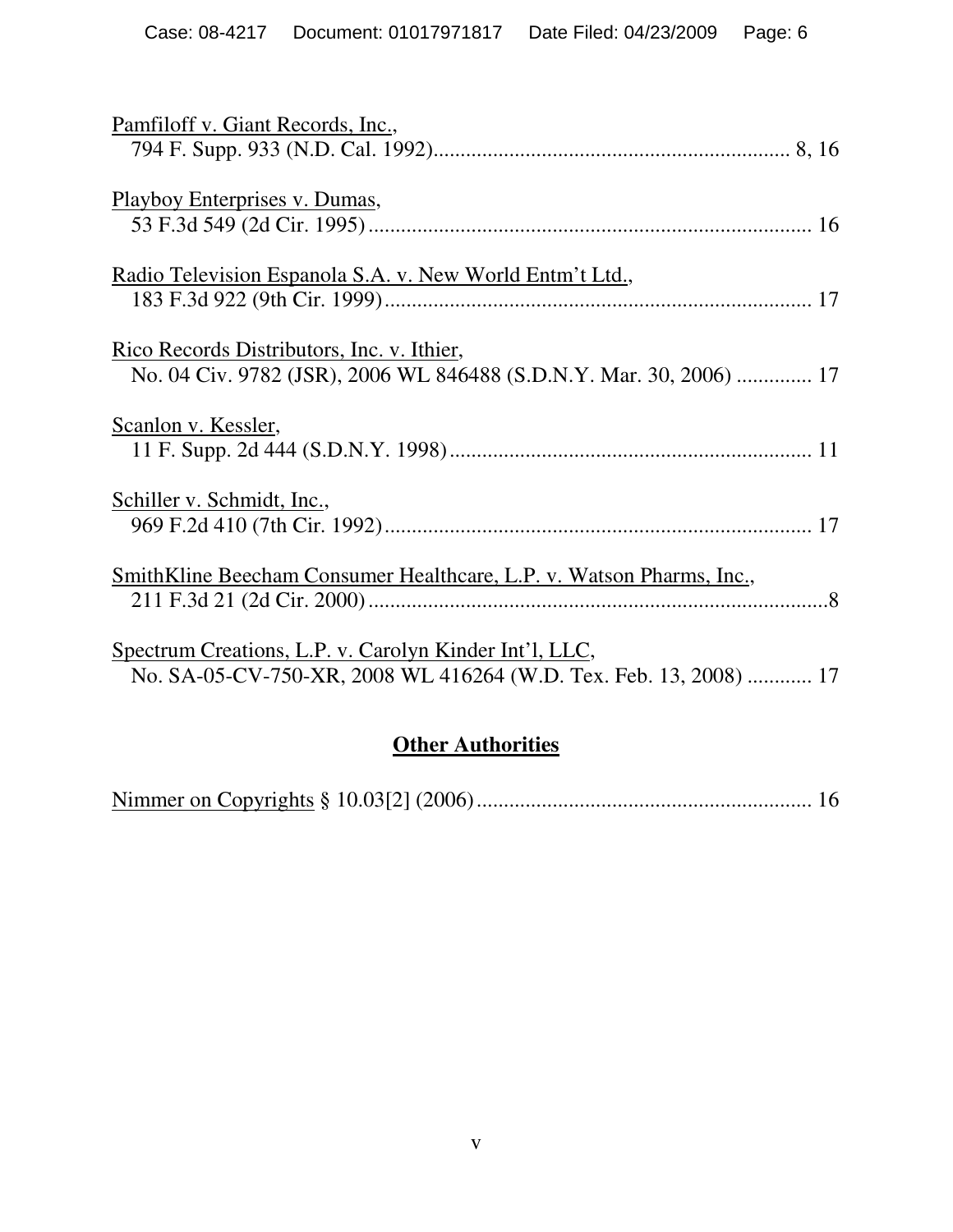## **LEGAL STANDARDS**

 Novell does not dispute the legal standards governing review of the district court's summary judgment decisions.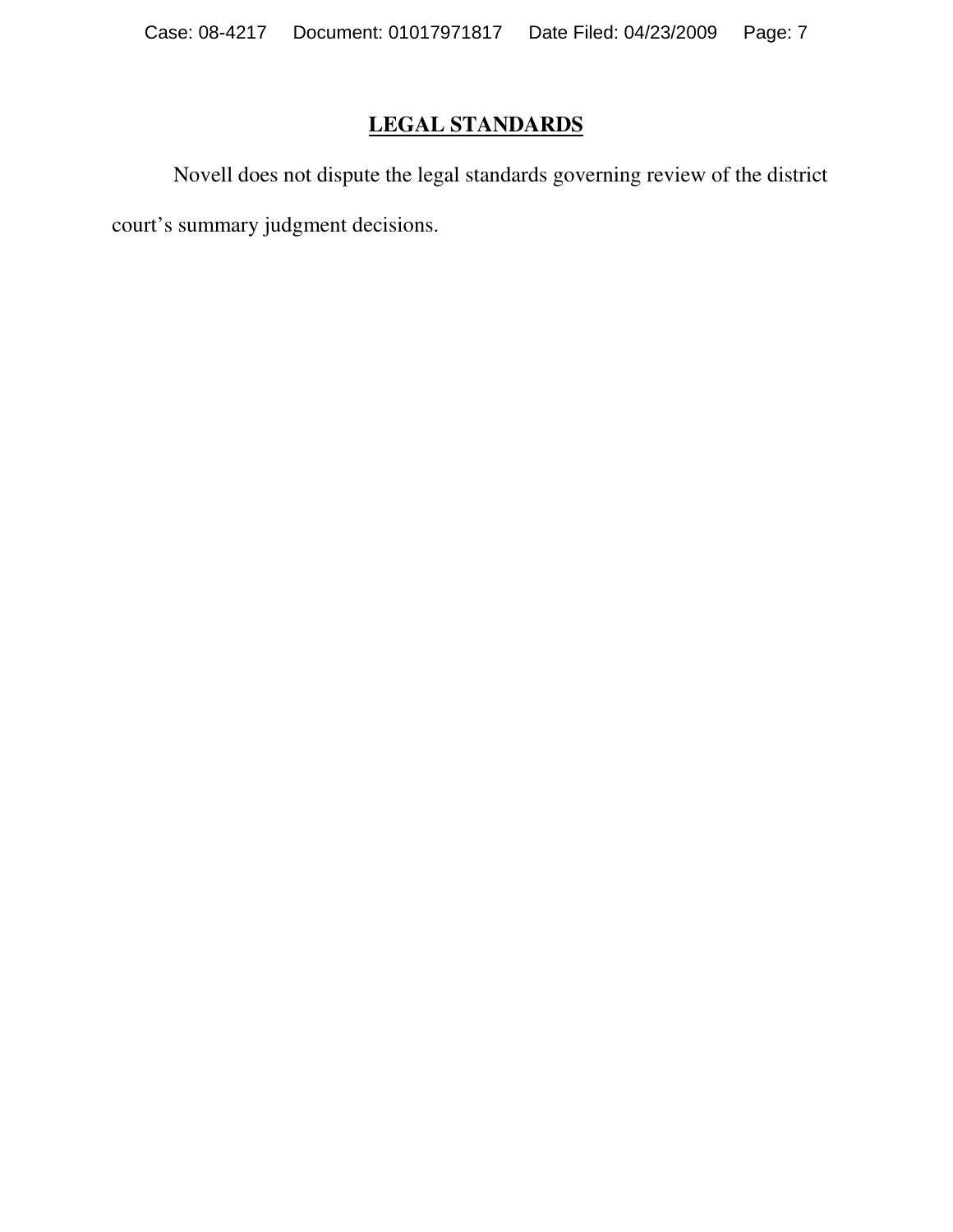#### **NOVELL'S "STATEMENT OF FACTS"**

Novell treats the record as if it had prevailed on a trial and were asking this Court to construe the evidence in the light most favorable to the verdict. The opposite standard controls on summary judgment. This appeal almost exclusively addresses the district court's summary judgment determinations.<sup>1</sup> By discussing the facts based only on evidence it has submitted, Novell constructs for this Court an essentially irrelevant factual record.

Novell repeatedly contends, for example, that it retained ownership of "all copyrights." The record shows that the APA was amended and expressly replaced the language concerning the retention of "all copyrights," and that Novell's most senior executives, including its CEO and chief negotiator, intended that the UNIX and UnixWare copyrights be transferred to Santa Cruz. (08563;08661-63¶¶9- 11;08674-75;05646;05663-65;05631-32;05616;05715; 05712;08914- 15;10719;10764-65;07827-28¶¶9-11;05727-29;10721;03938¶¶9-16.)

The factual record contains testimony from numerous material witnesses, drawn from both sides of the transaction, who agree that (1) the parties intended to transfer the copyrights,  $2$  (2) Novell retained an interest only in the royalty stream

1 The only material issue decided at trial was the amount of revenues from the Sun Agreement that Novell was to be awarded based on the district court's summary judgment decision regarding the scope of "SVRX Licenses."

 $\overline{a}$ 

<sup>2</sup> (08563;08661-63¶¶9-11;08674-75;05646;05663-65;05631-32;05616;05715; 05712;08914-15;10719;10764-65;07827-28¶¶9-11;05727-29;10721;03938¶¶9-16.)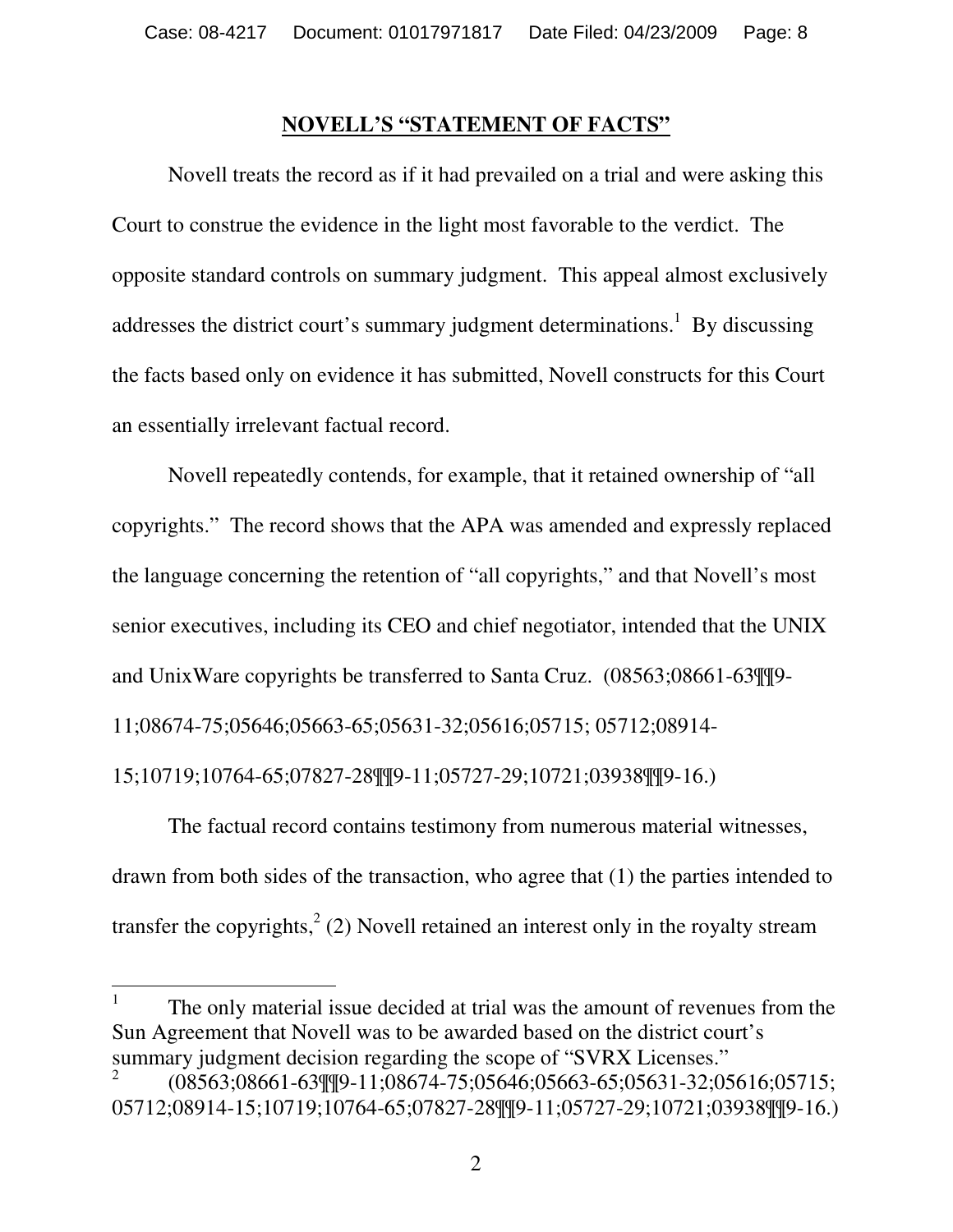from existing licenses to SVRX products, $3$  and (3) Novell's "waiver rights" were limited to protecting that royalty interest and did not give Novell the right to countermand virtually any business decision that SCO might make.<sup>4</sup> These witnesses are not "unfamiliar" with the APA. They include Novell's own CEO, who authorized and approved the deal, its lead negotiator, and other parties directly involved in the deal. (08531-32;08659-60;08620;08610-11;08736;08744;08747; 08771;08582;08584-85;08461;08494;08921-22¶7;08882; 08952;08956;10717- 19;10738.)

4 (08540-41;05653¶13;03553-54¶7;08592;03929-30¶4;03677- 78¶10;03561¶9;03858-59¶¶4-5;03937¶13.)

 $\overline{a}$ 

<sup>3</sup> (08537-38;08518;02472¶7;08760;08588;02431¶4;02438¶4;08888- 89;10729;02483¶12; see also 02488.)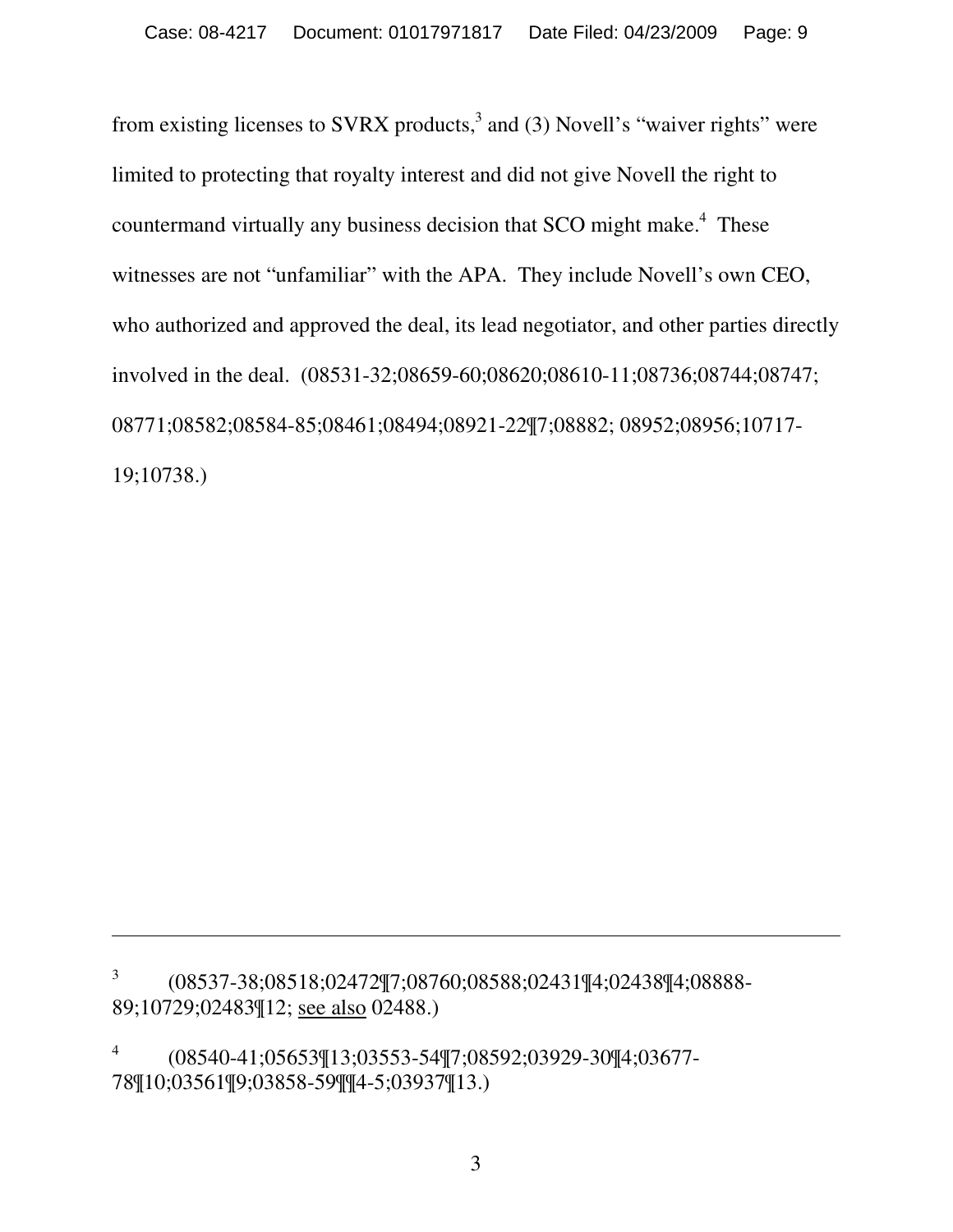#### **SUMMARY OF ARGUMENT**

 This is the rare case where the principals on both sides of the contract agree on the parties' intent. There is such agreement on each of the three main issues before the Court. The language of the amended APA is reasonably susceptible to that consensus interpretation, and the extrinsic evidence of that intent is overwhelming in SCO's favor. The district court erred by failing to acknowledge numerous material issues of disputed fact and by deciding against SCO as a matter of law on each of those issues.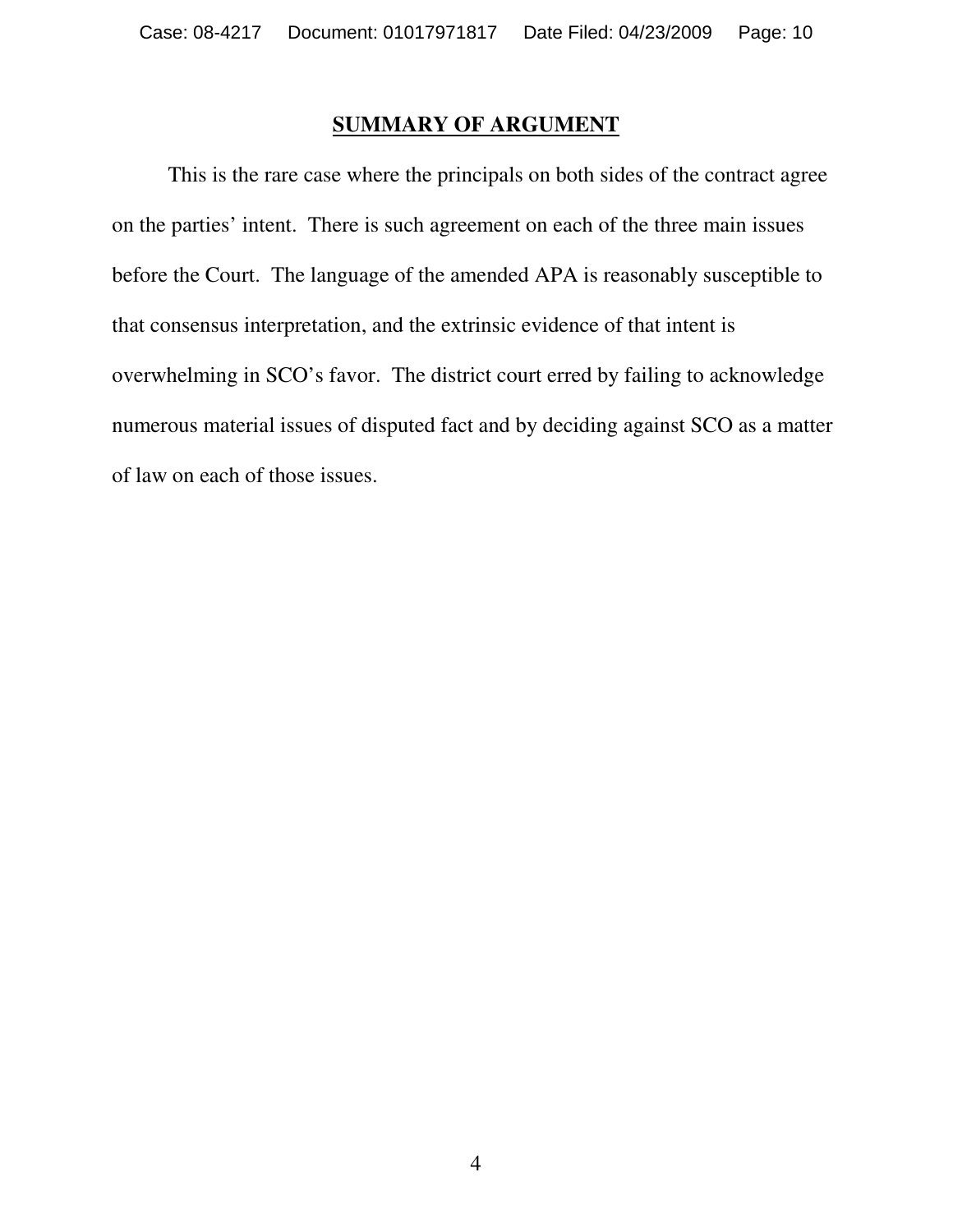#### **ARGUMENT**

#### **I. THE DISTRICT COURT ERRED IN CONCLUDING, AS A MATTER OF LAW, THAT THE APA AS AMENDED DID NOT TRANSFER THE EXISTING UNIX AND UNIXWARE COPYRIGHTS TO SANTA CRUZ.**

#### **A. The District Court Erred in Interpreting the APA and Amendment No. 2 As Separate and Independent.**

 Novell stresses (at 24) that Amendment No. 2 was executed "as of the 16th day of October 1996" – as if the Amendment somehow could have been executed on no particular date at all. The date of execution does not change the fact that on its face the Amendment referred back to and expressly amended the APA by changing the schedule of assets excluded from the sale or that the Bill of Sale thereafter pertains to that amended contract.

The APA unambiguously transfers "All rights and ownership" of UNIX and UnixWare, including the copyrights "required for SCO to exercise its rights with respect to the acquisition of UNIX and UnixWare technologies." (00313;00374.) If these provisions are to have any meaning, they must mean that copyrights were transferred under the APA. The parties clarified the transfer by eliminating the language excluding all copyrights from the sale and thus resolved the ambiguity between the "All rights and ownership" language in the Asset Schedule and the former exclusion of copyrights.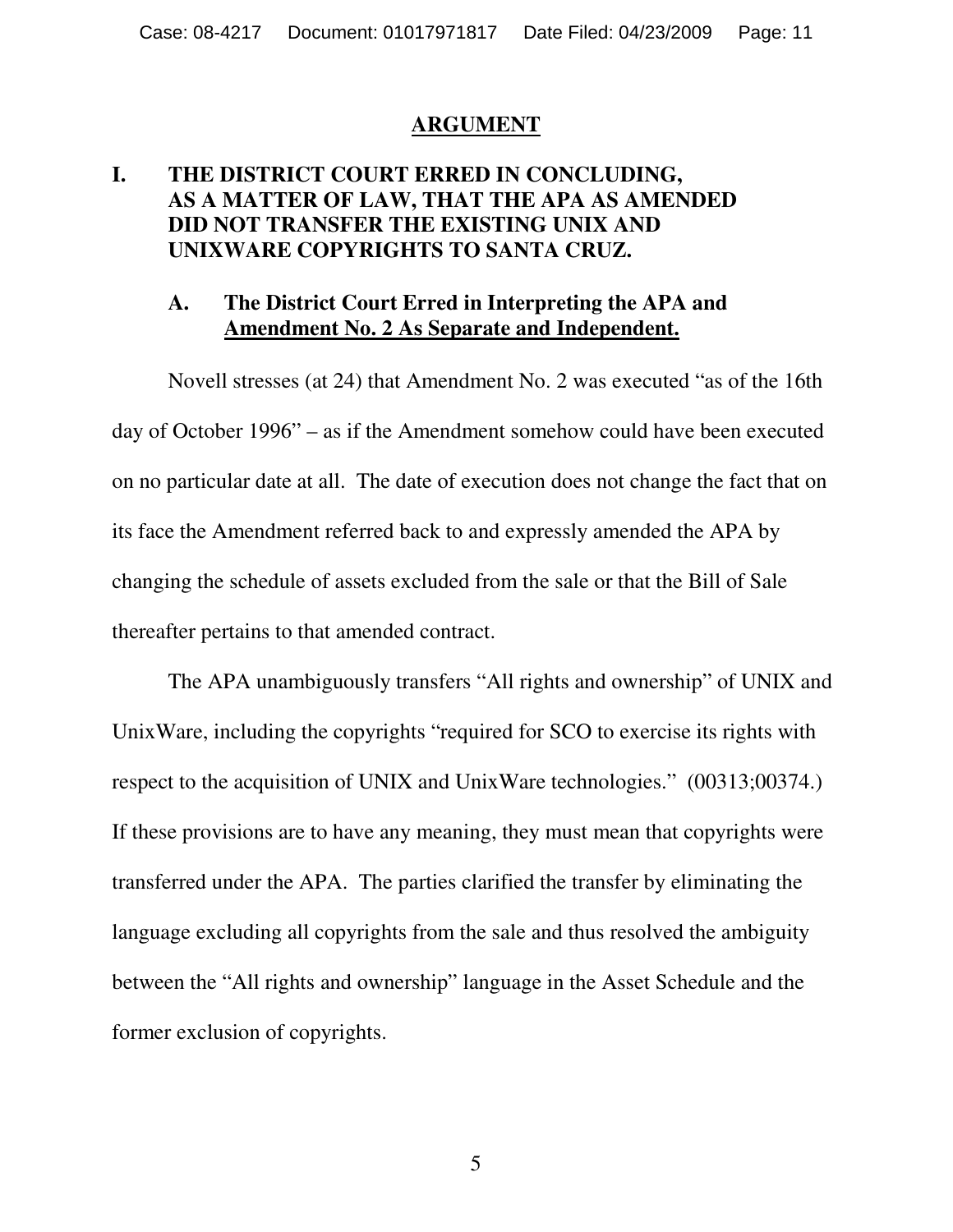The TLA provides a license back to Novell of the Licensed Technology, which includes the core asset of the business – the UNIX and UnixWare source code and products. (00268;03690;00313;00361.) Had the parties intended for Novell to retain the copyrights, Novell would not have needed any license back to those assets, much less the restricted license that the TLA provides. Novell says (at 30) that the TLA must have licensed back to Novell "other aspects of the technology sold to Santa Cruz." Novell's interpretation is no more reasonable than SCO's, and Novell's own Board resolution approving the APA states that Novell was transferring "its UNIX and UnixWare technology assets" (05192), which even under Novell's definition of "technology" would include copyrights.

 In addition, Santa Cruz indisputably acquired all claims "relating to any right, property or asset" in the UNIX business, including the UNIX and UnixWare source code. (00313-14.) Under any reasonable interpretation of the provision, the transferred claims included copyright infringement claims for unauthorized use of the source code. But if Santa Cruz had received only an "implied license," Santa Cruz could not bring any such claims. I.A.E., Inc. v. Shaver, 74 F3d 768, 775 (7th Cir. 1996). In this plain sense the copyrights were "required."

Former Santa Cruz General Counsel Steve Sabbath testified, for example, that "if you didn't own the copyrights, how could you even go after somebody that's pirating your software?" (10722.) "We didn't want somebody to be able to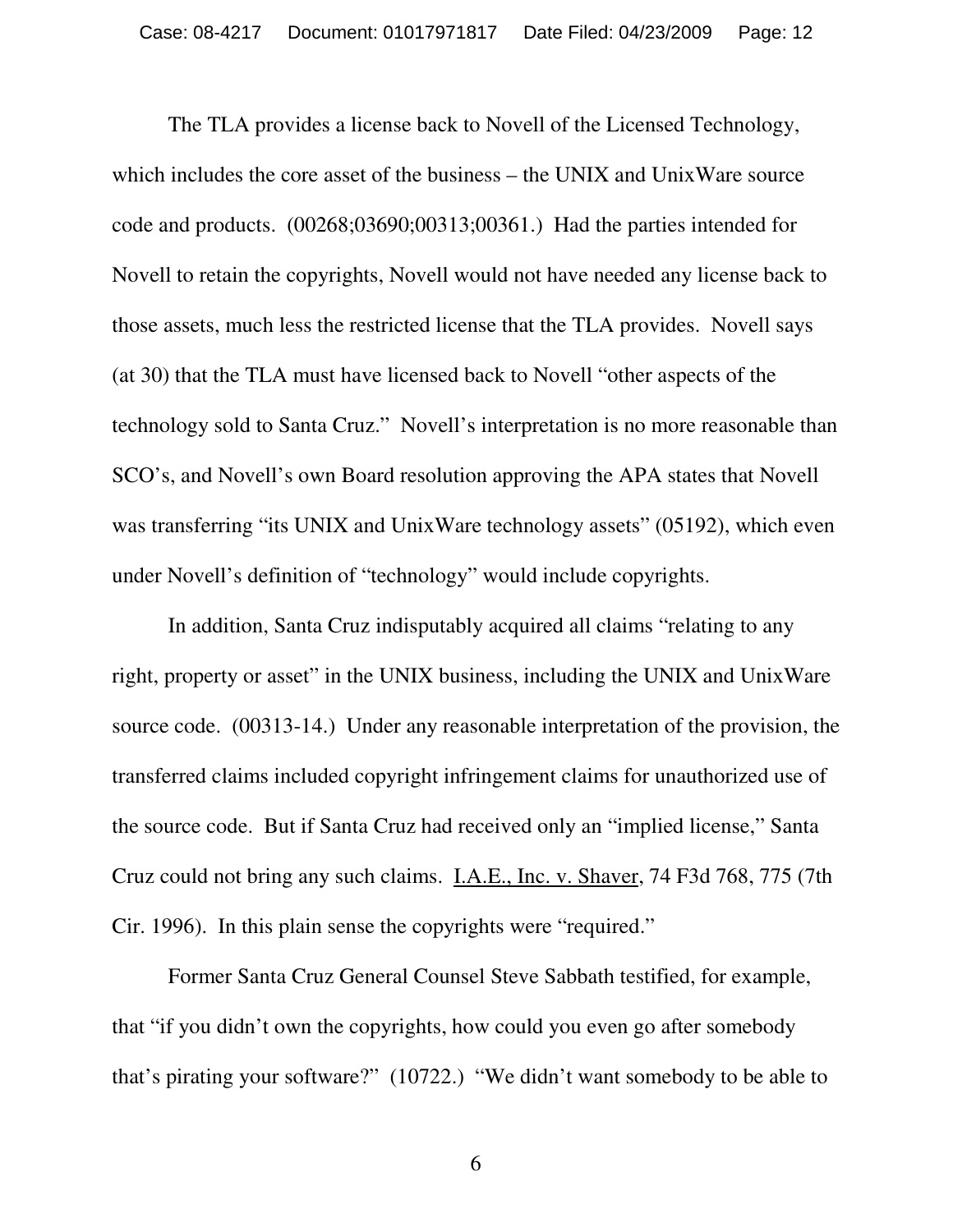go off and pirate it, for example, so we needed the copyrights in order to defend the property." (10762.) Santa Cruz senior executive Doug Michels explained that software products "are governed by copyrights. That's what – that's what you own. That's the intellectual property of a source code product. It would be meaningless to own it if you didn't own the copyrights." (08906-07.) It is incongruous for Novell to argue (as at 45) that courts should consider evidence of how other companies supposedly operate without owning the underlying rights, but that courts cannot consider how the very businesses at issue operated.<sup>5</sup>

As for the period prior to Amendment No. 2, no one has suggested that Santa Cruz was physically unable to make copies of the UNIX and UnixWare source code. That hardly means that SCO did not need or obtain the copyrights to run the UNIX licensing business.

#### **B. The District Court Erred in Finding an "Implied License" From the Text of the APA and Amendment No. 2.**

The district court's reconciliation of the APA depends on Santa Cruz having received an "implied license" to the UNIX copyrights. "Courts have found implied licenses only in narrow circumstances where one party created a work at the other's request and handed it over, intending that the other copy and distribute it."

 $\overline{a}$ 

<sup>5</sup> Novell cites only the off-hand testimony of Chris Stone, a Novell executive who was not with Santa Cruz or Novell at the time of the APA and who was not offered as an expert on industry practice.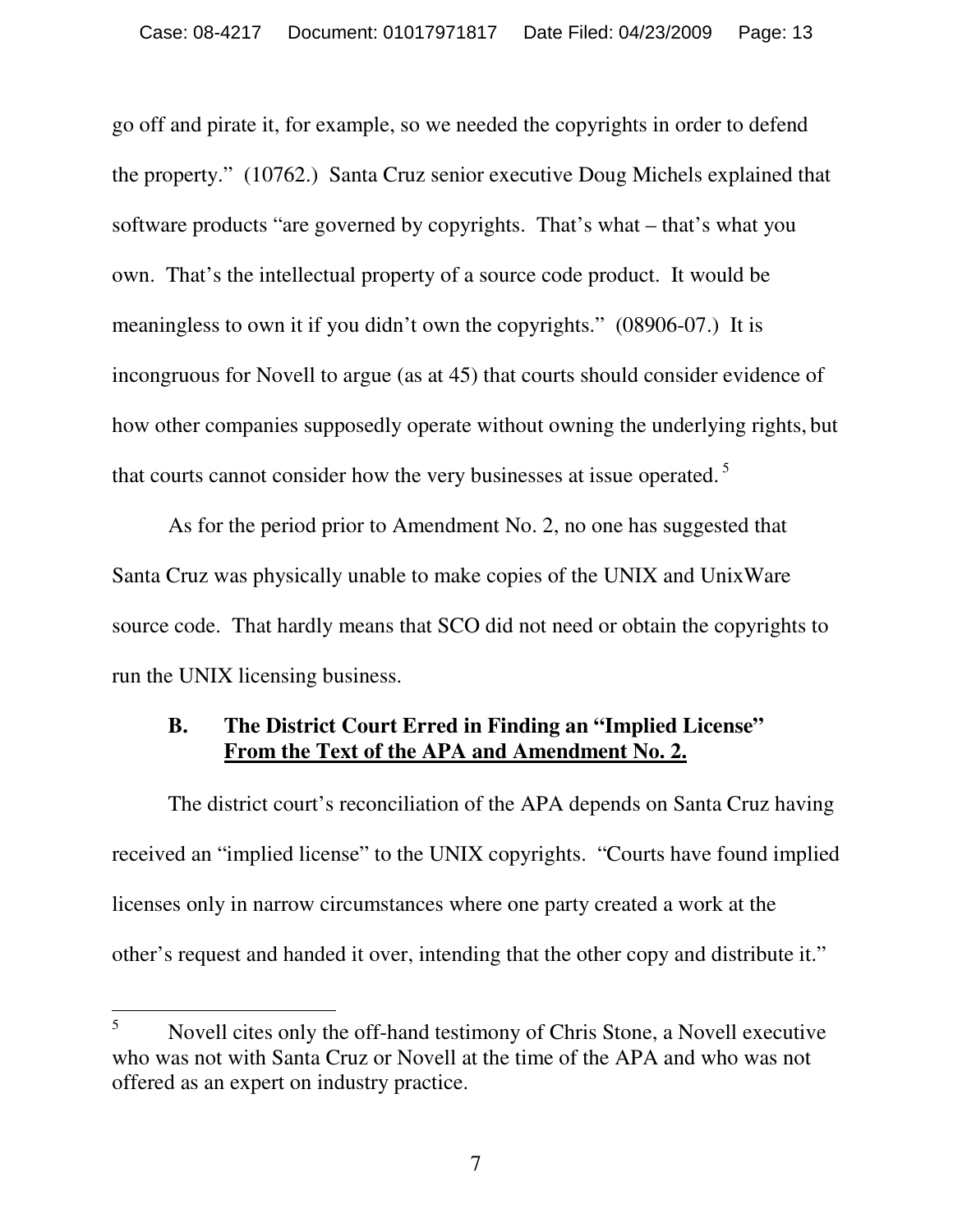SmithKline Beecham Consumer Healthcare, L.P. v. Watson Pharms, Inc., 211 F.3d 21, 25 (2d Cir. 2000) (brackets and quotations omitted) (quoting Effects Assocs., Inc. v. Cohen, 908 F.2d 555, 558 (9th Cir. 1990)). Other Circuits agree that the doctrine applies only in such "narrow circumstances." The APA does not involve those circumstances, and Novell does not suggest otherwise.

 Novell also does not dispute that the finding of an implied license presents a classic question of fact. In Novell's own cases, the courts equate the standards for finding an implied license with the standards for interpreting a contract using extrinsic evidence of the parties' conduct to resolve ambiguities.<sup>7</sup>

 Novell's "implied license" argument also runs up against the scope of the claims Santa Cruz had acquired. The assets Santa Cruz indisputably acquired under the APA, as shown above, included all claims relating to the source code. (00313-14.) If SCO had received only an "implied license" under the APA, it would not be permitted to bring such claims.

 $\overline{a}$ 

<sup>6</sup> John G. Danielson, Inc. v. Winchester-Conant Props., Inc., 322 F.3d 26, 40- 41 (1st Cir. 2003); Nelson-Salabes, Inc. v. Morningside Dev., LLC, 284 F.3d 505, 514-15 (4th Cir. 2002). This Court does not appear to have addressed the issue.

<sup>7</sup> See Foad Consulting Group v. Musil Govan Azzalino, 270 F.3d 821, 827-31 (9th Cir. 2001); Effects Assocs., Inc. v. Cohen, 908 F.2d 555, 559 (9th Cir. 1990); Keane Dealer Servs. v. Harts, 968 F. Supp. 944, 946-47 (S.D.N.Y. 1997); see also Pamfiloff v. Giant Records, Inc., 794 F. Supp. 933, 938-39 (N.D. Cal. 1992).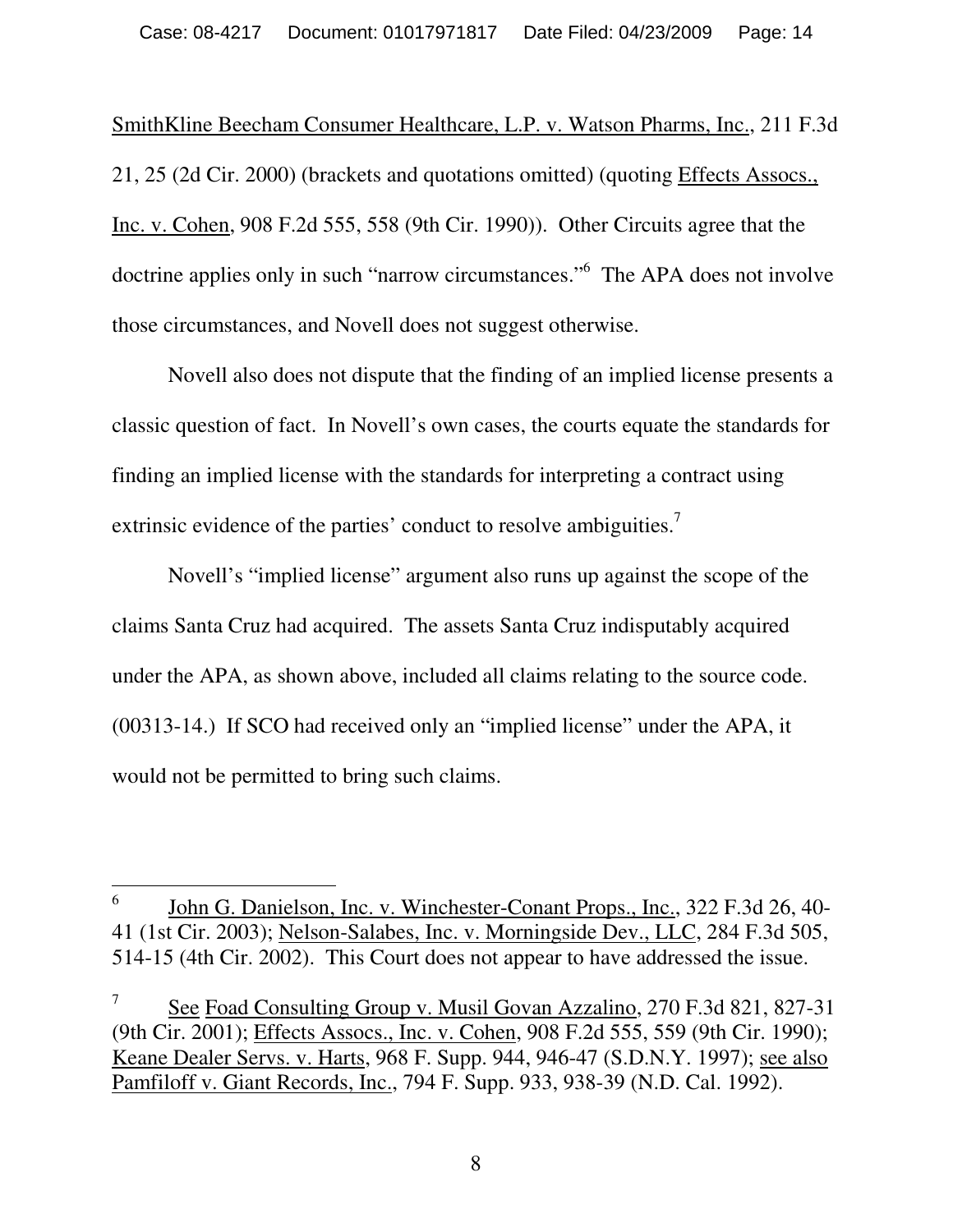When Novell acknowledges (at 44) that a "central purpose" of the APA was to enable Santa Cruz "to modify and distribute the copyrighted code in Novell's UnixWare," it should follow that this "central purpose" was not implicitly recognized through an implied "license" in an "asset purchase agreement."<sup>8</sup> Novell also cannot square the concept of an implied license with the parties' subsequent amendment of the schedules of assets sold to remove the exclusion of all copyrights.

The parties knew how to refer to and provide for a "license" for technology. Schedule 1.1(b) identifies "Licensed technology" being "licensed" to Santa Cruz – the list does not include the UNIX technology. (00317.) The APA also provides that "Seller and Buyer shall enter into a license agreement with respect to the NetWare Portion."  $(00288.)^9$ 

 Novell also misses the point in suggesting (at 46) that SCO must believe, absent an implied license, that its predecessor was "acting illegally" during the time between the Bill of Sale and Amendment No. 2, because Santa Cruz

 $\overline{a}$ 

<sup>8</sup> Former Novell and Santa Cruz in-house attorney Burt Levine testified that it was neither his recollection nor his "understanding" that during the drafting process Novell had undertaken to retain the copyrights. (5663-65.) Mr. Levine's legal opinion in response to hypothetical questions is irrelevant.

<sup>9</sup> In the January 1996 "Tuxedo" transaction with BEA Systems, Inc. that Novell cites (at 6 n.2), the agreement was titled "TUXEDO License and Distribution Agreement," and Novell admits that the deal with Tuxedo was "described as a license" in the transaction documents. (11455.)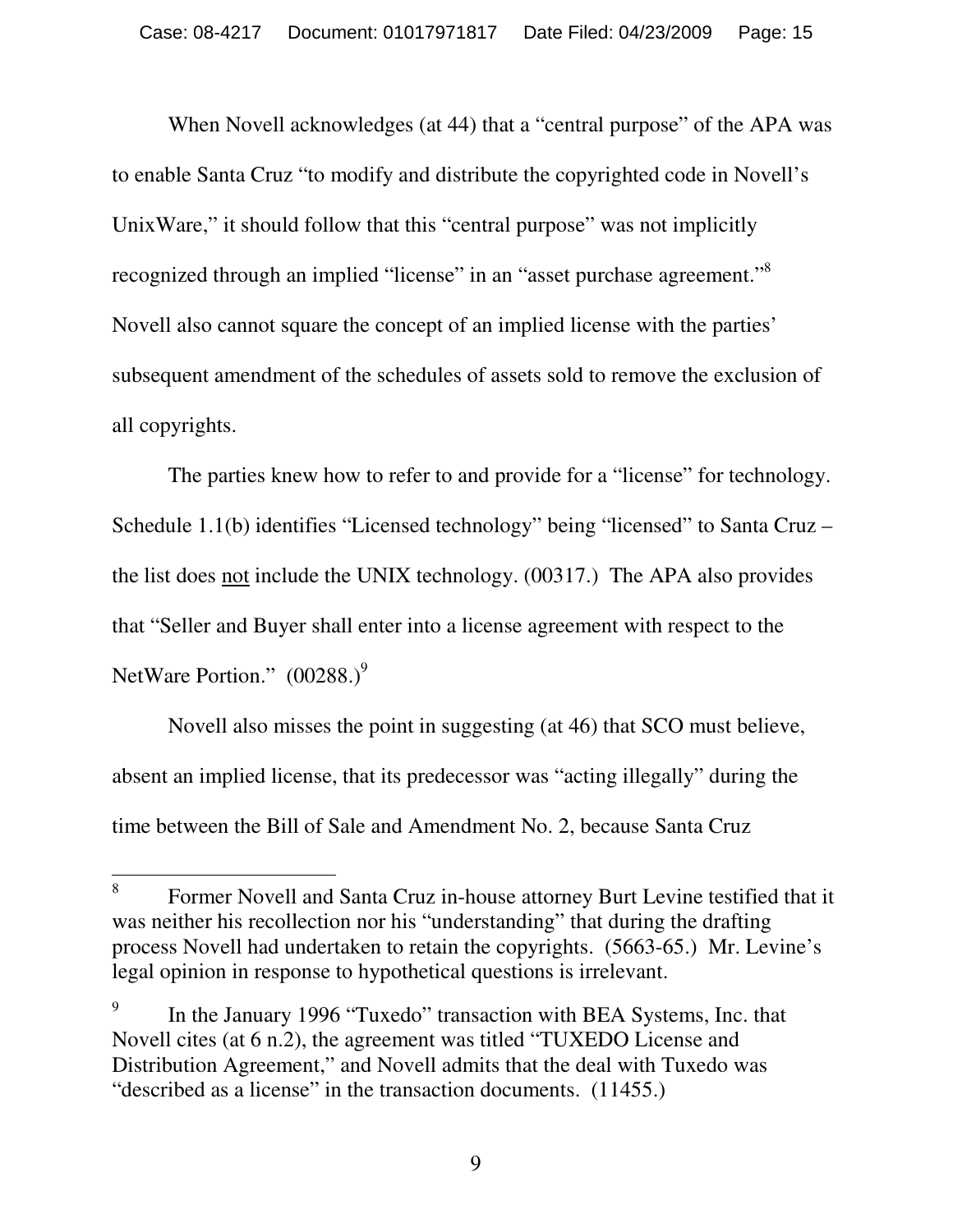"indisputably did not own the copyrights" during that time. Amendment No. 2 clarified the APA to confirm that the copyrights had been transferred thereunder. (08563;08661-63¶¶9-11;08674-75;05646;05663-65;05631-32;05616;05715; 05712;08914-15;10719;10764-65;07827-28¶¶9-11;05727-29;10721;03938¶¶9-16.)

#### **C. The District Court Erred in Its Limited Consideration of the Extrinsic Evidence of the Parties' Intent to Sell the UNIX Copyrights to Santa Cruz Under the Amended APA.**

Novell argues (at 26-28) that all extrinsic evidence must be rejected because it allegedly contradicts the language of the APA. But the language that SCO's evidence allegedly contradicts was excised by Amendment No. 2 and replaced with operative language consistent with that evidence. (00374.) Extrinsic evidence of the operative APA goes to the meaning and intent of the language.<sup>10</sup>

Unlike EPA Real Estate Partnership v. Kang, 12 Cal. App. 4th 171, 175 (1992), the evidence the district court rejected does not concern any "collateral agreement," let alone one that "contradicted" the amended APA. In each of Gerdlund v. Electrical Dispensers International, 190 Cal. App. 3d 263, 270 (1987),

<sup>10</sup> Novell has cited a 9/15/95 draft of the APA which eliminated Section I from the "Assets" identified in the 9/8/95 draft, left the paragraph identifying Santa Cruz's acquisition of "All rights and ownership of Unix and UnixWare," and added to the end of that paragraph the language "such assets to include without limitation the following." (06383.) The "without limitation" phrase was taken from the first paragraph of the 9/8/95 Assets Schedule, which paragraph addressed "intellectual property." The confirmation that Santa Cruz was receiving "All rights and ownership of Unix and UnixWare . . . without limitation" thus clearly meant the inclusion of the copyrights.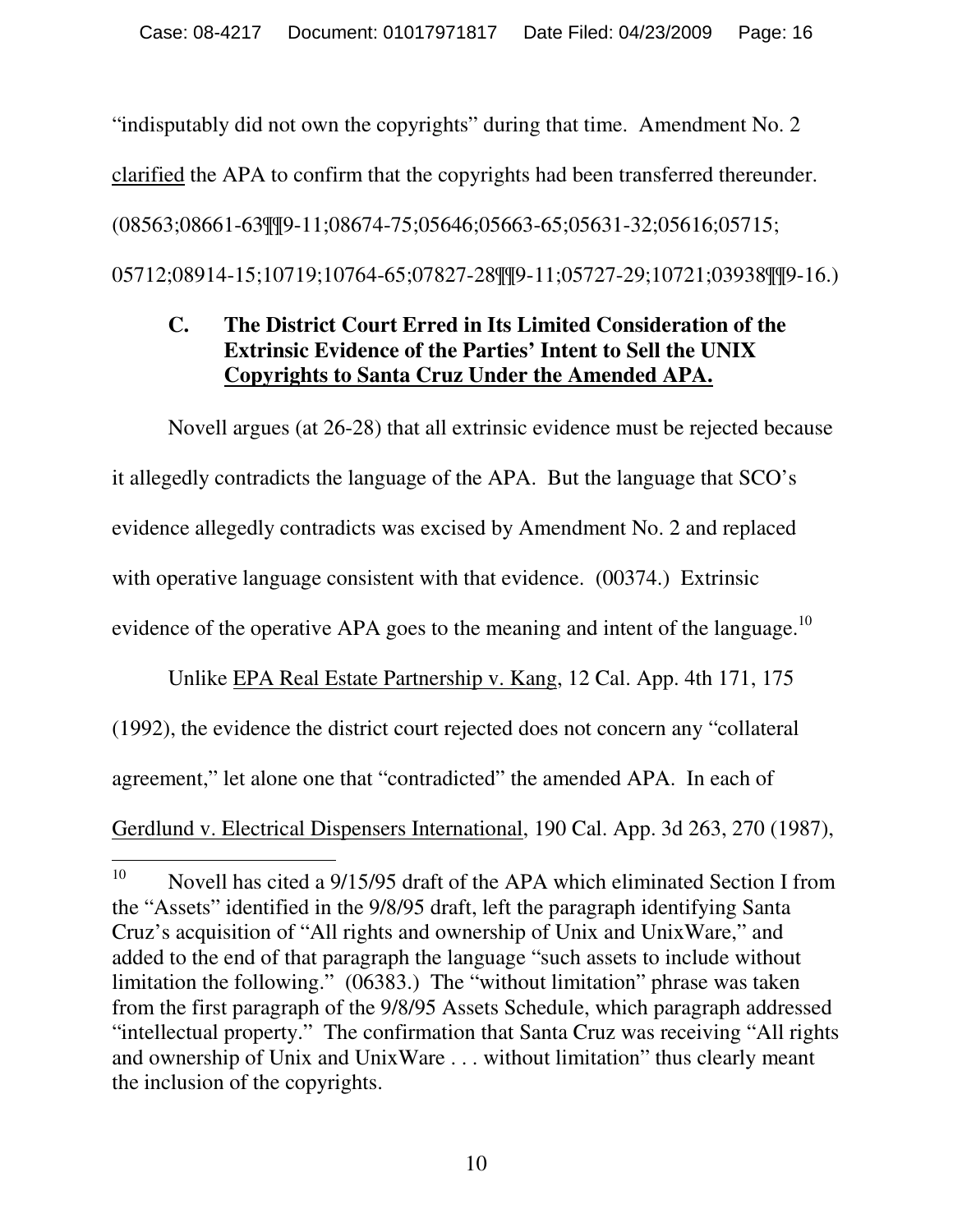and Blumenfeld v. R.H. Macy & Co., 92 Cal. App. 3d 38, 45 (1979), the court declined to admit extrinsic evidence because it supported an interpretation limiting "all inclusive" language in the contract. There is no "all inclusive" language in the amended APA.

Novell tries to explain away (at 32 n.6) its transfer of UNIX copyright registrations to Santa Cruz, but no copyright owner would transfer registrations to a party from whom it was supposedly withholding copyrights. In the lone case Novell cites, the court did not even consider whether possession of copyright registrations could evidence a separate copyright transfer accomplished by contract. Kingsrow Enters. v. Metromedia, 397 F. Supp. 879, 881 (S.D.N.Y. 1975). That issue is not subject to dispute, as overwhelming precedent – including Kingsrow – makes clear that copyright registrations constitute prima facie evidence of ownership of valid copyrights.<sup>11</sup>

 Contrary to Novell's allegations, Santa Cruz "did not add any Novell copyright notices to," or "remove any copyright notices" from, the source code it acquired from Novell. (10666¶¶6-7.) In fact, it was Novell that changed the notices to add the Santa Cruz notice. (Id.) In addition, the date range of the Novell

<sup>11</sup> See, e.g., Novell, Inc. v. Network Trade Ctr., Inc., 25 F. Supp. 2d 1218, 1229 (D. Utah 1997); Motorola, Inc. v. Pick, No. CV 04-2655 ABC (SHx), 2005 WL 5918849, at \*3 (C.D. Cal. May 26, 2005); Scanlon v. Kessler, 11 F. Supp. 2d 444, 447 (S.D.N.Y. 1998); Metromedia, 397 F. Supp. at 881.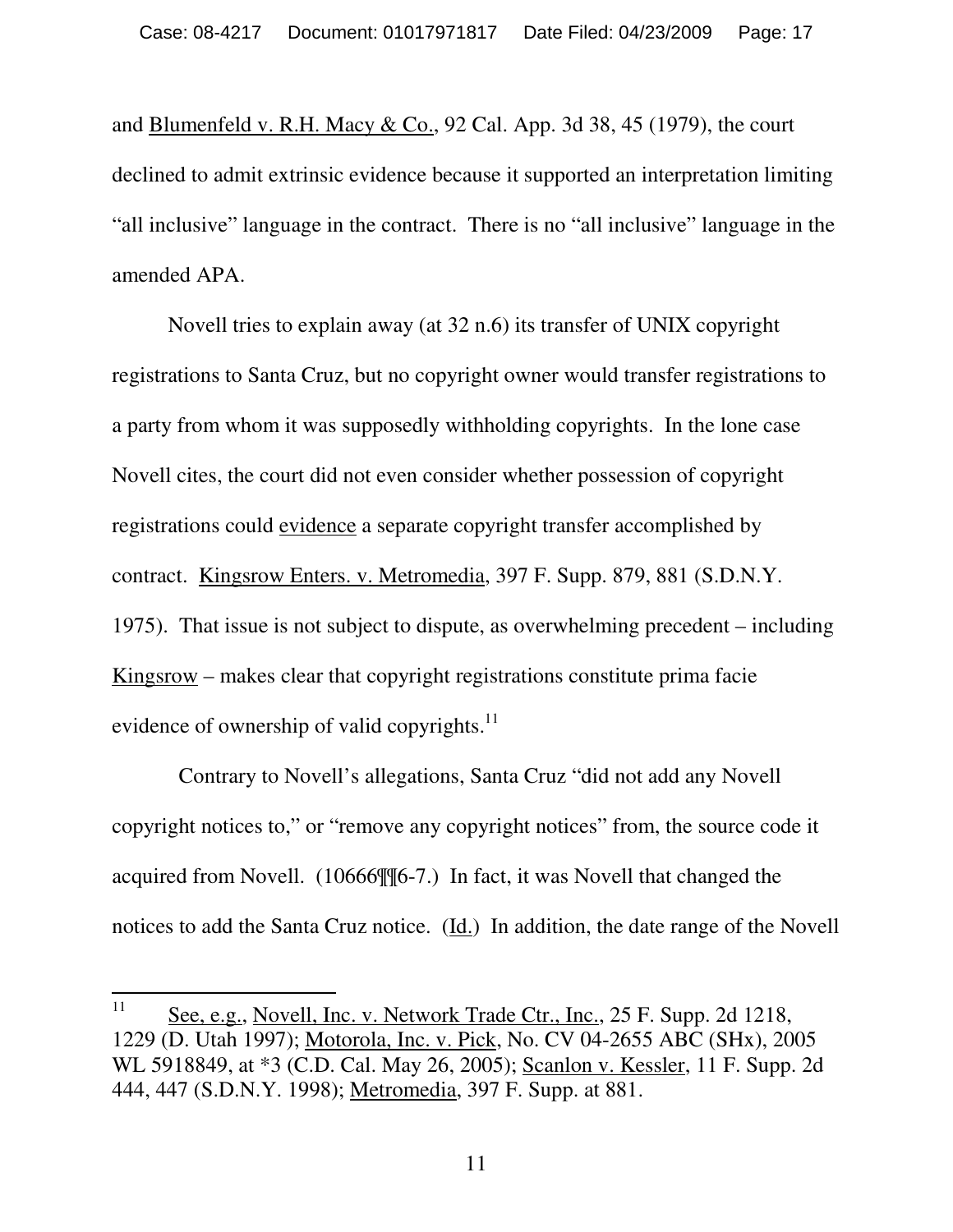notices from 1984-95 could not pertain to UnixWare source code, because Novell did not acquire the UNIX and UnixWare source code from AT&T until 1993. (10666¶8.) Instead, since Netware code was "contained in UnixWare," the notices pertained to Netware, which Novell had owned since "the mid-1980s." (00317;10666¶8.)

In November 1995, Novell engineers "changed" the copyright notices on the "pre-existing UNIX and UnixWare source code" that "was transferred to The Santa Cruz Operation by Novell in 1995." (10303-04¶¶3-9.) Novell requested its engineers to make that change "to reflect the change in ownership of the copyrights from Novell to SCO." (10303¶6.) In December 1995, Novell admitted that "the following changes have been made at the request of SCO: SCO copyright notices added to documentation and software." (10320.) In addition, Novell admitted in October 1995 that "SCO will replace Novell as the Copyright owner" on existing UnixWare online books by changing "the notice that appears when each book is opened." (11176.) SCO also submitted photographs of the Santa Cruz copyright notices on the compact discs of distributed versions of the code acquired from Novell, reflecting Santa Cruz's ownership of the copyrights for the products as a whole. (05749;05751;05747¶3.) Novell addresses none of this evidence.

The testimony of the ten witnesses who confirmed the transfer of the copyrights under the APA is plainly relevant to the issue of the parties' intent, and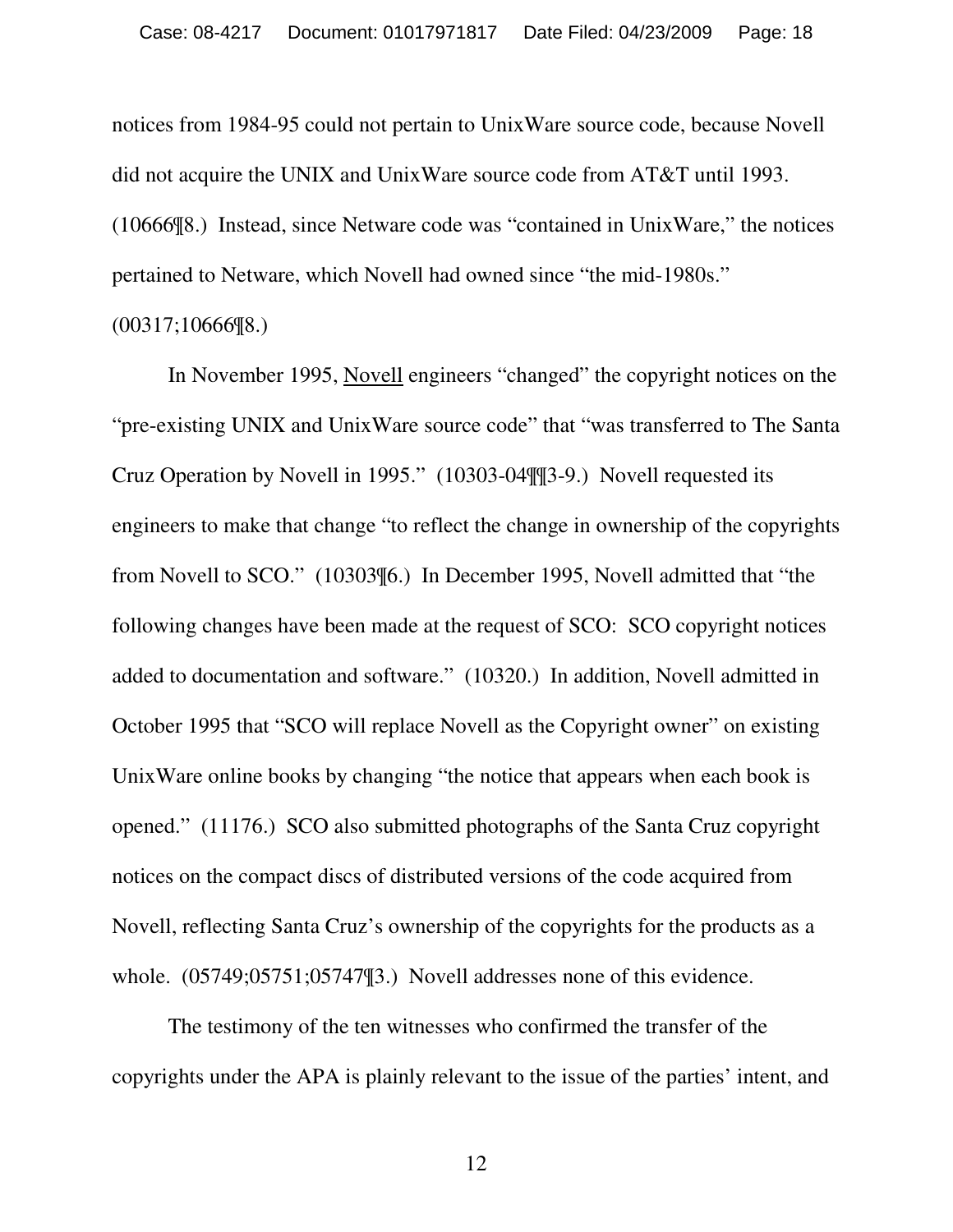SCO has shown that neither of the two main witnesses on whom Novell relies in opposition (Messrs. Bradford and Braham) had anything to do with Amendment No. 2. In addition, SCO cited a litany of other highly probative evidence, including the parties' course of performance and Novell's admissions contemporaneous with the transaction.<sup>12</sup> Novell does not even address most of this evidence, and thus admits that all the evidence that it seeks to exclude and that the district court discounted or ignored supports SCO's interpretation.

Novell's conspicuous failure to confront its own conduct following the discovery of Amendment No. 2 is telling. On June 6, 2003, after SCO had sent Novell a copy of the Amendment, Novell issued an immediate press release

Novell cites two cases (at 42) to support its argument that a "conclusory affidavit that contradicts prior testimony does not defeat summary judgment," but SCO properly relies on Mr. Sabbath's deposition testimony – not an affidavit – which does defeat summary judgment.

<sup>12</sup> Steve Sabbath never understood Amendment No. 2 to retain copyrights for Novell. IBM counsel had pressured him to sign his prior declaration just "a few days before the Christmas holidays, within a few weeks of [his] retiring"; IBM counsel drafted that declaration with language that "could be read in at least a couple of different ways" and he "did not understand the implications of every word" when the declaration was put in front of him; IBM "was twisting" the words and "reading more" into the declaration than he intended; and, as a result, he would "never sign another declaration" for IBM again. (04738-39;04748- 49;04775;10719;10721;10764-65;04774-75.)

Mr. Sabbath's deposition testimony is corroborated by the deposition testimony of Kim Madsen, who participated in the negotiations of both the APA and Amendment No. 2. (03935-38¶¶6-16.) Novell does not even address her testimony.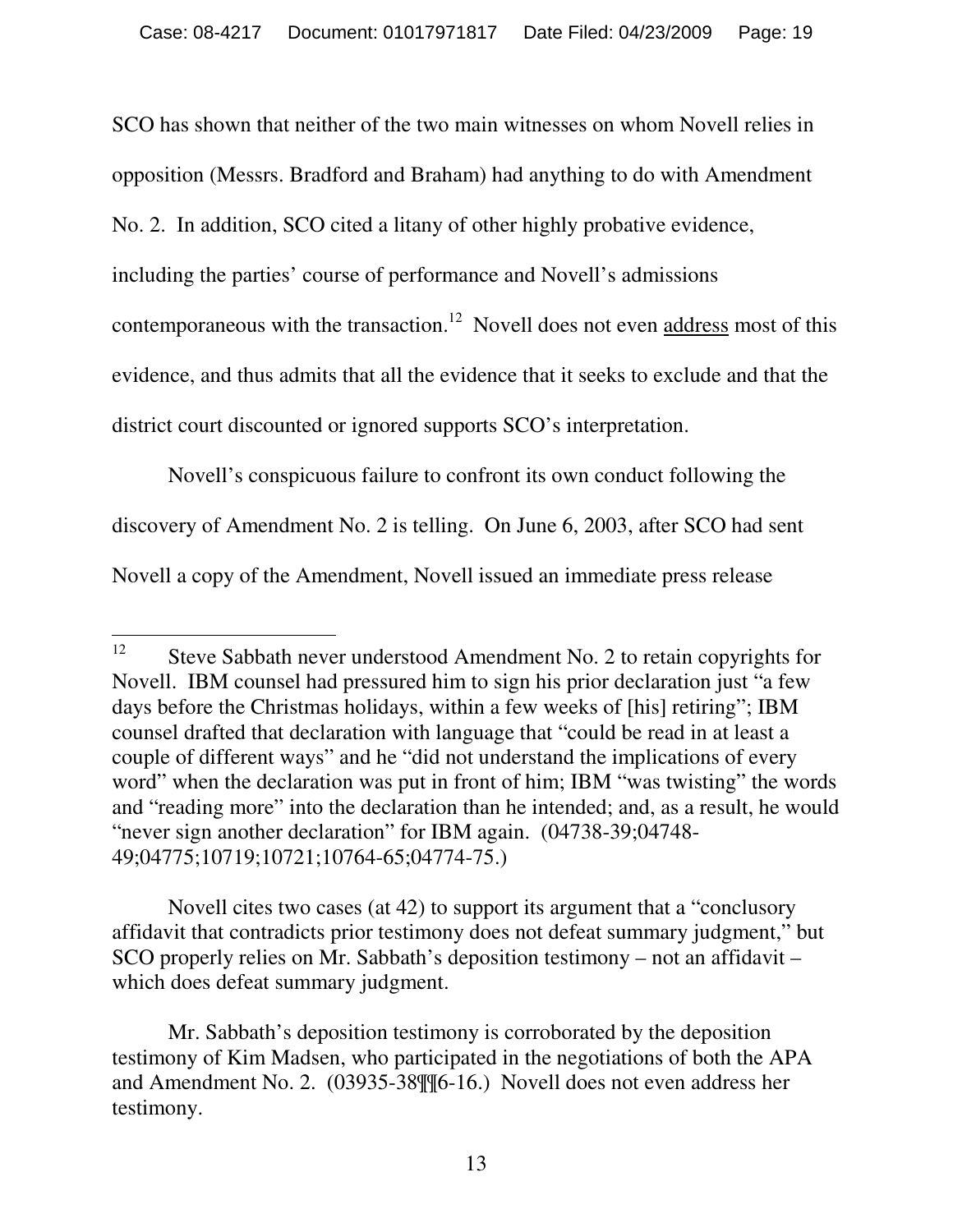admitting that Amendment No. 2 "appears to support SCO's claims that ownership of certain copyrights for UNIX did transfer to SCO in 1996." (04395.) On June 26, 2003, Novell tried to un-ring the bell. "We acknowledge," explained Novell General Counsel Joseph LaSala, "as noted in our June 6 public statement, that Amendment No. 2 to the Asset Purchase Agreement appears to support a claim that Santa Cruz Operation had the right to acquire some copyrights from Novell." (07895.) But that is not what Novell said in its "June 6 public statement," in which Novell candidly admitted that copyrights "did transfer to SCO" – not that Amendment No. 2 merely set up a prospective process for a potential transfer.

Novell cites part of a sentence from a Novell Board resolution approving the APA, which states in full: "Novell will retain all of its patents, copyrights and trademarks (except for the trademarks UNIX and UnixWare), a royalty-free, perpetual, worldwide license back to UNIX and UnixWare for internal use and resale in bundled products, Tuxedo and other miscellaneous, unrelated technology." (05192.) Mr. Frankenberg, who "chaired the meeting" (05191), testified that he understood the reference to "its copyrights" to mean Novell's copyrights to Netware, the network technology Novell had long pioneered before its two-year stint as owner of the UNIX business and on which it was now refocusing. (08542-43;08548;08550;08572.)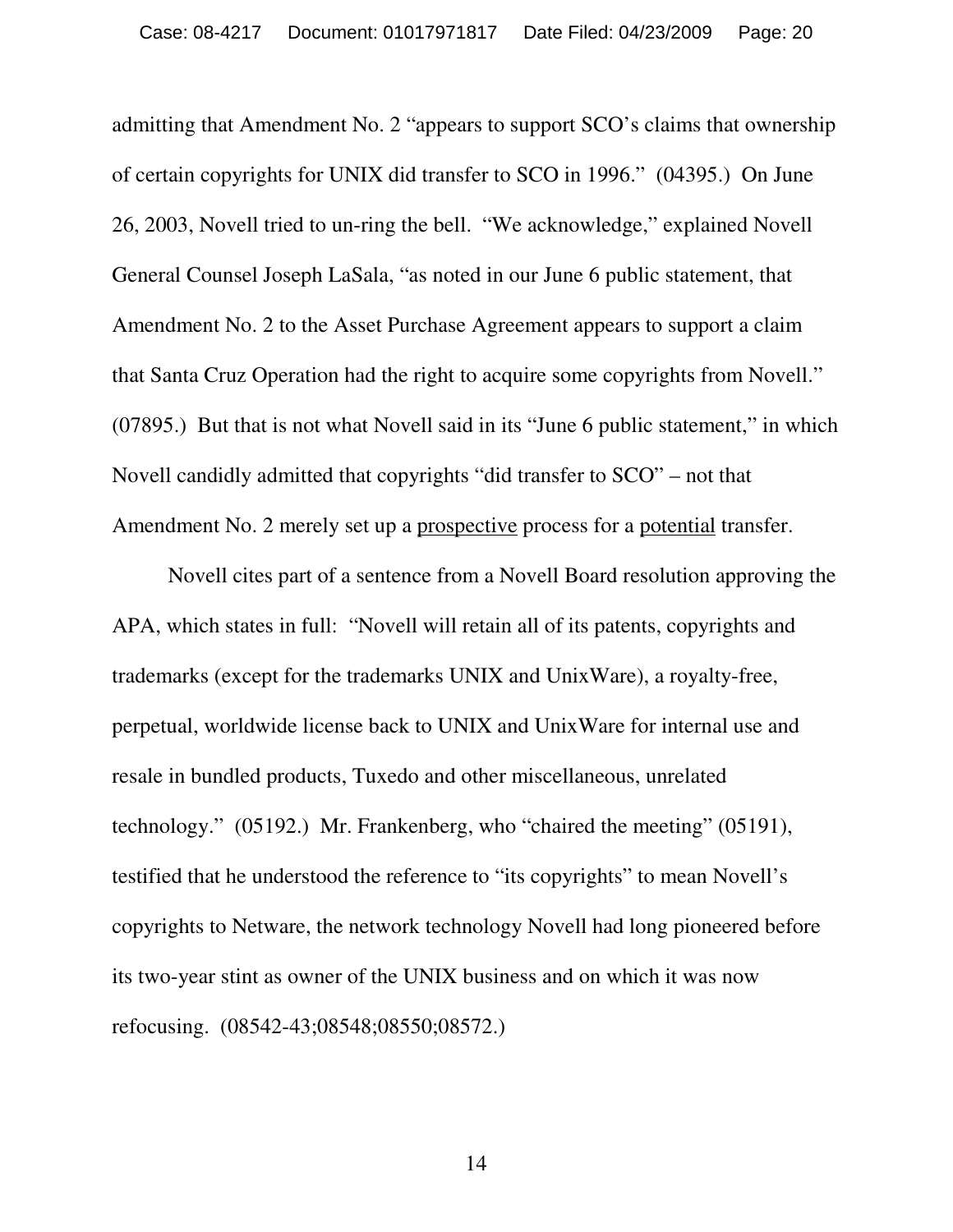Novell stresses (at 13) that the Santa Cruz-SCO assignment stated in a parenthetical that Santa Cruz "may not be able to establish a chain of title from Novell." (07424§8(v).) But Santa Cruz transferred to SCO "all copyrights" to UNIX and UnixWare (07422-23;07443), and Novell never controverts the evidence that counsel for Santa Cruz and SCO concluded that the APA had transferred those copyrights and that the parenthetical referred only to "a question about the location and transfer of copyright registrations." (10553-54.)

Novell cites (at 14) an email from SCO consultant Michael Anderer regarding his views on January 4, 2003 – before SCO even discovered Amendment No. 2 – on the copyrights issue. The evidence showed that Mr. Anderer "never saw" and "didn't know of" Amendment No. 2, and further showed that his testimony was legally irrelevant. (07537-38.)

Novell also claims (at 14) that SCO contacted Novell in 2002 "seeking a transfer of copyrights." But Novell's own in-house counsel admitted that SCO never sought such a transfer, and the testimony of three SCO witnesses showed that SCO witnesses did not ever make such request.<sup>13</sup> (11488;11434 $\P$  $\P$ 2-4;04698-04700¶¶7-14;07562-64¶¶3-12.)

<sup>13</sup> <sup>13</sup> Novell claims SCO has a litigation-oriented business model, but since SCO first asserted its contract and intellectual property rights, it has released several major upgrades to its two UNIX product lines, UnixWare and OpenServer. SCO also has formed a business partnership with The Franklin Covey Company to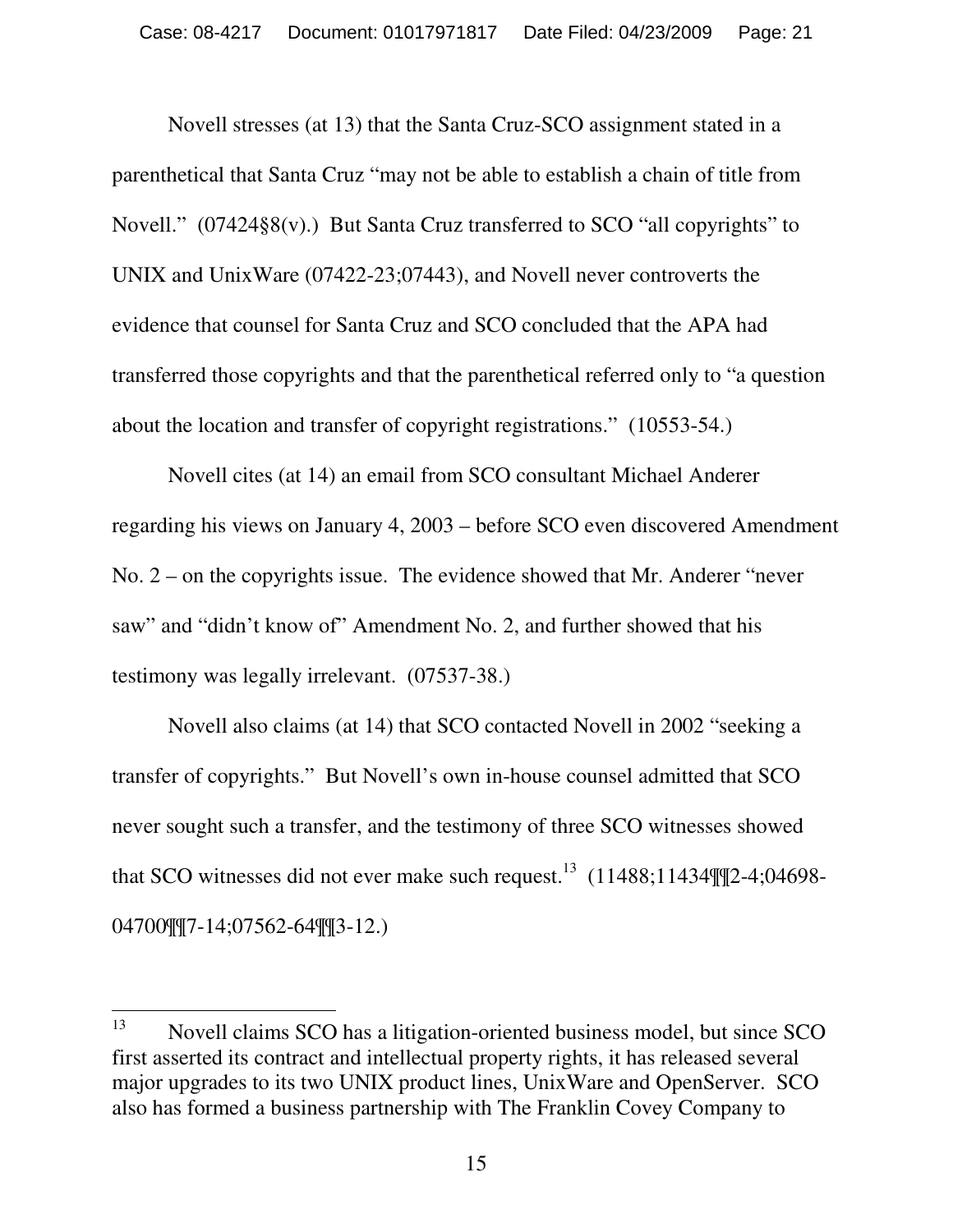#### **D. The Amended APA and Bill of Sale Exceed The Requirements of the Copyright Act.**

Novell does not dispute that the fundamental purpose of the Copyright Act is to "effectuate the intent of the parties." Nimmer on Copyrights § 10.03[2] (2006) (collecting cases). The cases (including those that Novell cites) consistently liken the Copyright Act to a classic statute of frauds, which requires only that parties reduce their agreement to writing and not rely on oral understandings. See Pamfiloff v. Giant Records, Inc., 794 F. Supp. 933, 936 (N.D. Cal. 1992). Novell and Santa Cruz indisputably reduced their agreements to writing. And the district court below did precisely what the court in Playboy Enterprises v. Dumas, 53 F.3d 549 (2d Cir. 1995), was unwilling to do – reject the transfer agreement as a matter of law without allowing a factfinder to make factual determinations after trial. The writing at issue in that case did not even mention "copyrights." Id. at 564.

Contrary to Novell's suggestion, moreover, the requirements of Section 204 are not divorced from the general standards for determining the intent of the parties

develop and launch a new line of systems and applications for smart handheld devices such as Blackberries and iPhones.

 $\overline{a}$ 

 By way of comparison, at last count, at least five times Novell has asserted or promoted claims against Microsoft Corporation, both directly and indirectly, here and abroad, in federal courts and before regulatory agencies, on the grounds that Microsoft's actions have destroyed all of Novell's major business lines going back nearly two decades. (See e.g., http://www.novell.com/news/press/ archive/2004/11/pr04076.html.)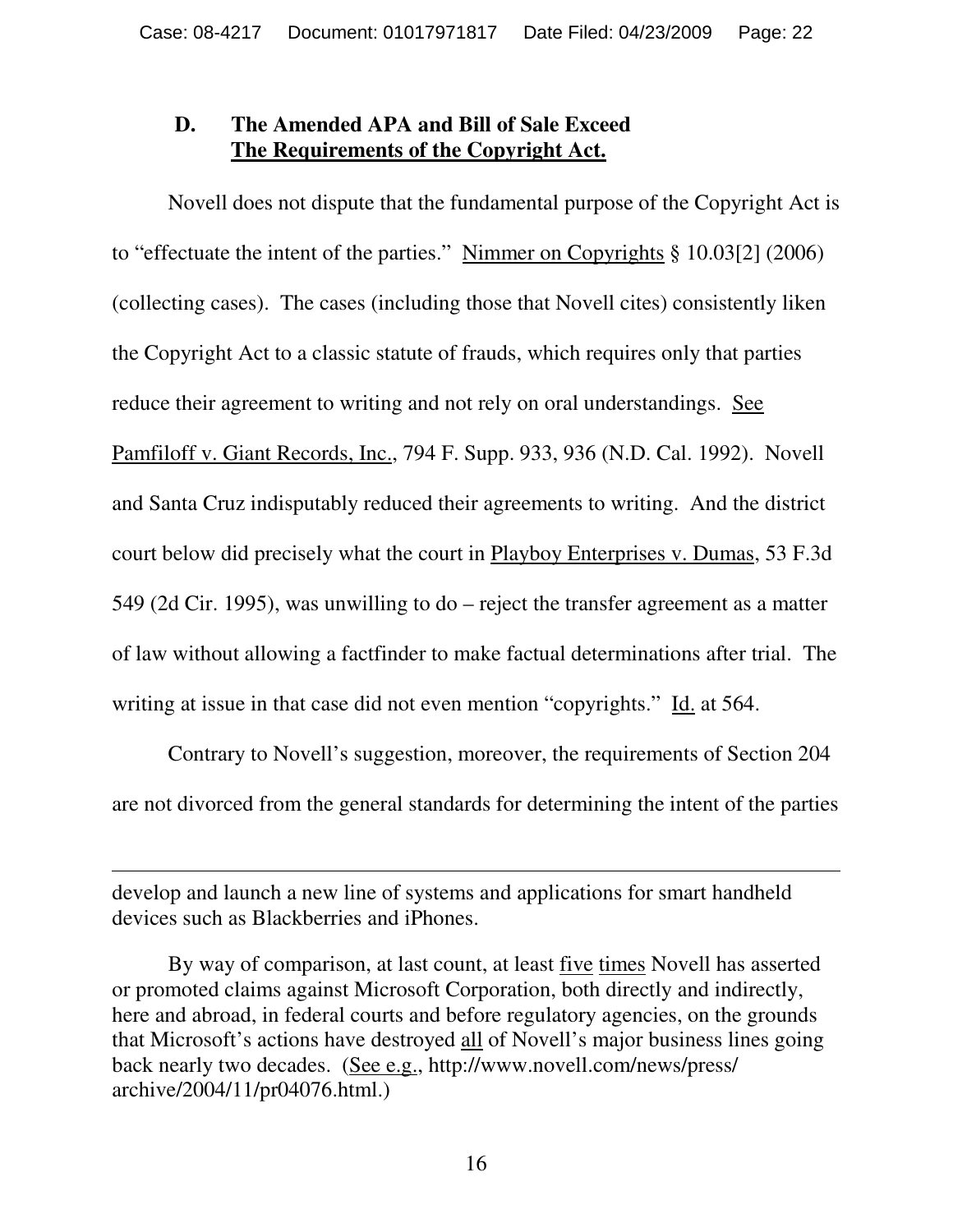under any contract. The federal courts agree that, applying Section 204, a court is to consider extrinsic evidence to resolve ambiguities. $14$ 

The parties agreed to identify the transferred copyrights as "All rights and ownership" of UNIX and UnixWare specifically including "the copyrights and trademarks owned by Novell as of the date of the Agreement required for SCO to exercise its rights with respect to the acquisition of UNIX and UnixWare technologies." (00313;00374.) Novell does not and cannot cite a single case that invalidates a written agreement merely because the parties chose to refer to a group of copyrights instead of listing by name each copyright being transferred. The law clearly rejects any such magic formula, Radio Television Espanola S.A. v. New World Entm't Ltd., 183 F.3d 922, 927 (9th Cir. 1999), and even approves instruments of conveyance, notes, or memoranda that do not mention the term "copyright," Kenbrooke Fabrics, Inc. v. Soho Fashions, Inc., 690 F. Supp. 298, 301  $(S.D.N.Y. 1988).$ <sup>15</sup>

 $\overline{a}$ 

<sup>14</sup> See, e.g., Liu v. Price Waterhouse, 302 F.3d 749, 755 (7th Cir. 2002); Schiller v. Schmidt, Inc., 969 F.2d 410, 413 (7th Cir. 1992); Spectrum Creations, L.P. v. Carolyn Kinder Int'l, LLC, No. SA-05-CV-750-XR, 2008 WL 416264, at \*85 (W.D. Tex. Feb. 13, 2008); Rico Records Distributors, Inc. v. Ithier, No. 04 Civ. 9782 (JSR), 2006 WL 846488, at \*1 (S.D.N.Y. Mar. 30, 2006); Dick Corp. v. SNC-Lavalin Constructors, Inc., No. 04 C 1043, 2004 WL 2967556, at \*5 n.5 (N.D. Ill. Nov. 24, 2004).

<sup>&</sup>lt;sup>15</sup> Novell (at 37-38) fails to distinguish Kenbrooke in any meaningful way.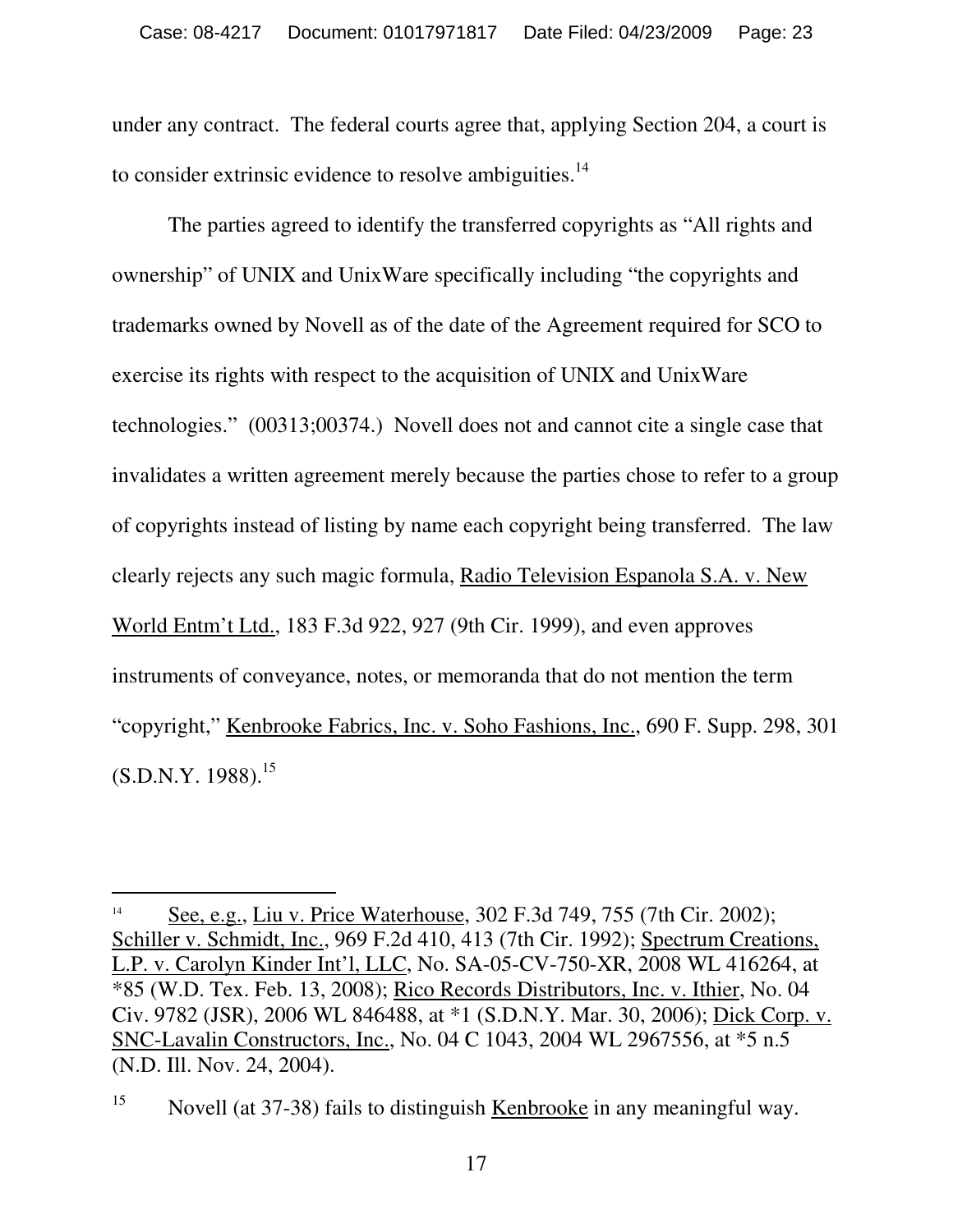The amended APA and Bill of Sale exceed the only specific standards that Novell cites (at 34). The Bill of Sale more than reasonably identifies "all of the Assets" on the operative asset schedules as the subject matter of the agreement, and states with certainty that Novell agreed to "transfer, convey, sell, assign, and deliver to Buyer . . . all of the Assets." (05602.) As reflected in Attachment A hereto, there is a specific four-page schedule of the products that comprised the UNIX and UnixWare software being transferred (00313-16), and the copyrights to those products were transferred as part of the all "right, title and interest" and "All rights and ownership" in each product. (00264;00313.) Amendment No. 2 states with reasonable certainty that the defined term "Assets" includes all of the UNIX and UnixWare copyrights Santa Cruz needed to operate the UNIX business.

Amendment No. 2 also satisfies the Copyright Act as a memorandum ratifying the agreement between the principals who negotiated the transaction to transfer "All rights and ownership" of UNIX and UnixWare, including copyrights, as of the Closing Date. Copyrights can be transferred – not only by "an instrument of conveyance" – but also by "a note or memorandum of the transfer," and "the chief purpose of Section 204(a)" is "to resolve disputes between copyright owners and transferees." Imperial Residential Design, Inc. v. Palms Dev. Group, Inc., 70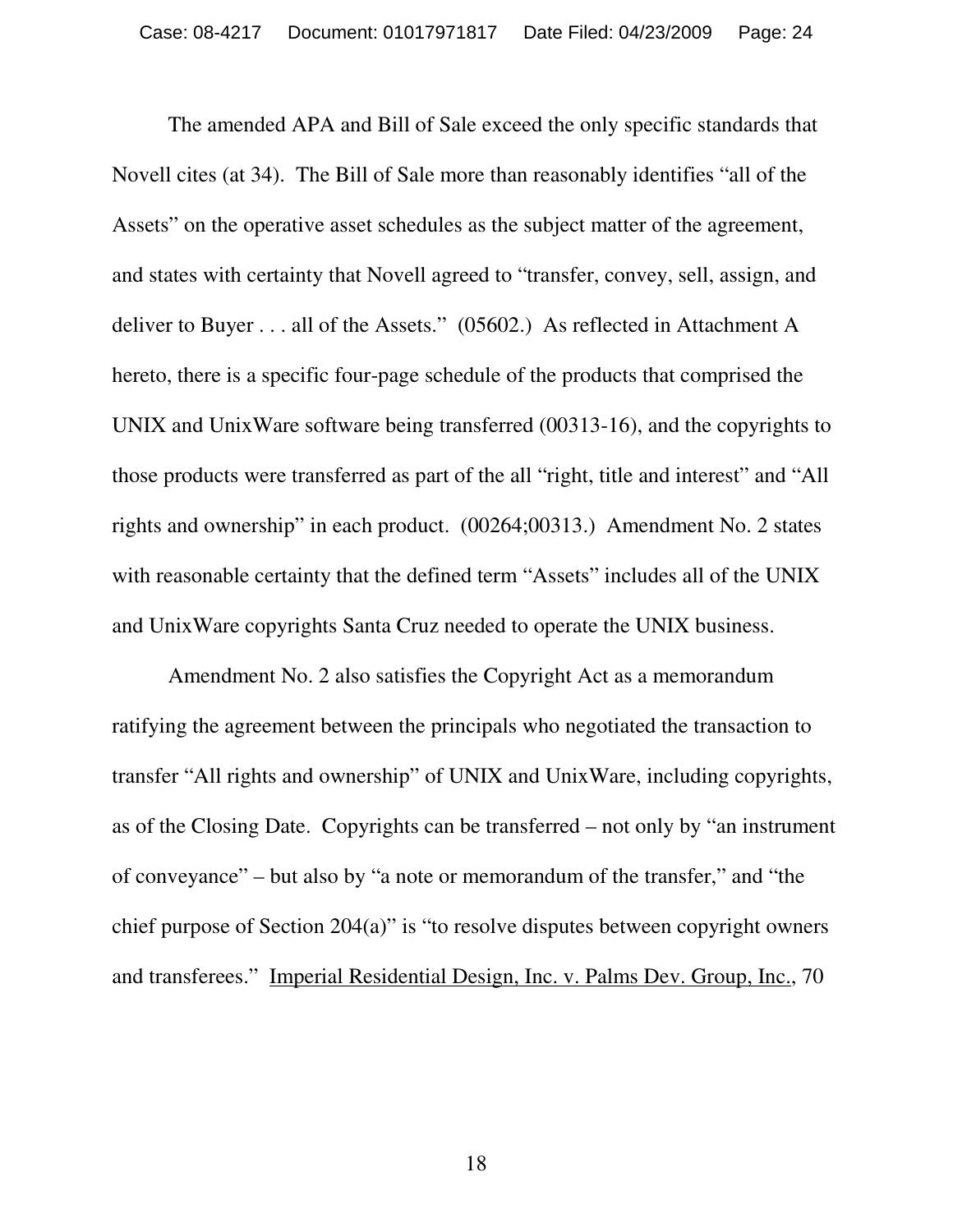F.3d 96, 99 (11th Cir. 1995). Novell does not even address, let alone contest,

 $SCO's claim that Amendment No. 2 satisfies the statue.<sup>16</sup>$ 

#### **II. THE DISTRICT COURT ERRED IN CONCLUDING, AS A MATTER OF LAW, THAT IF THE APA DID NOT TRANSFER THE EXISTING UNIX AND UNIXWARE COPYRIGHTS, THEN SCO IS NOT ENTITLED TO SPECIFIC PERFORMANCE REQUIRING THE TRANSFER OF THOSE COPYRIGHTS NOW.**

The specific performance count was an alternative count, relevant only if the copyrights had not already transferred. It is not based on "circular" reasoning, any more than any suit for specific performance of an agreement. SCO requires ownership of the copyrights because otherwise it would not have the right to pursue the claims indisputably assigned to it under the APA. (Part I.A, above.) Amendment No. 2 does not compel SCO to show that it was unable to operate its business without suing IBM in particular, but even if it did, SCO easily meets the standard. If SCO were unable to pursue or recover on those claims against IBM, SCO would be unable to exercise the rights in the entire UNIX business, which includes the right to pursue claims to protect misuse of the UNIX and UnixWare source code.

<sup>16</sup> <sup>16</sup> Novell also cites In re Napster, 191 F. Supp. 2d 1087, 1099 (N.D. Cal. 2002), but that case is inapposite, as there the alleged copyright owners claimed they had obtained the copyrights "as authors, not owners by assignment." Id. In Lyrick Studios v. Big Idea Products, 420 F.3d 388, 393-94 (5thCir. 2005), the court acknowledged that a note or memorandum can ratify a transfer even where the transferor challenges the ratifying document. Here, the ratifying memorandum is an amendment negotiated and signed by both parties precisely to confirm the agreement to transfer all UNIX and UnixWare copyrights to Santa Cruz.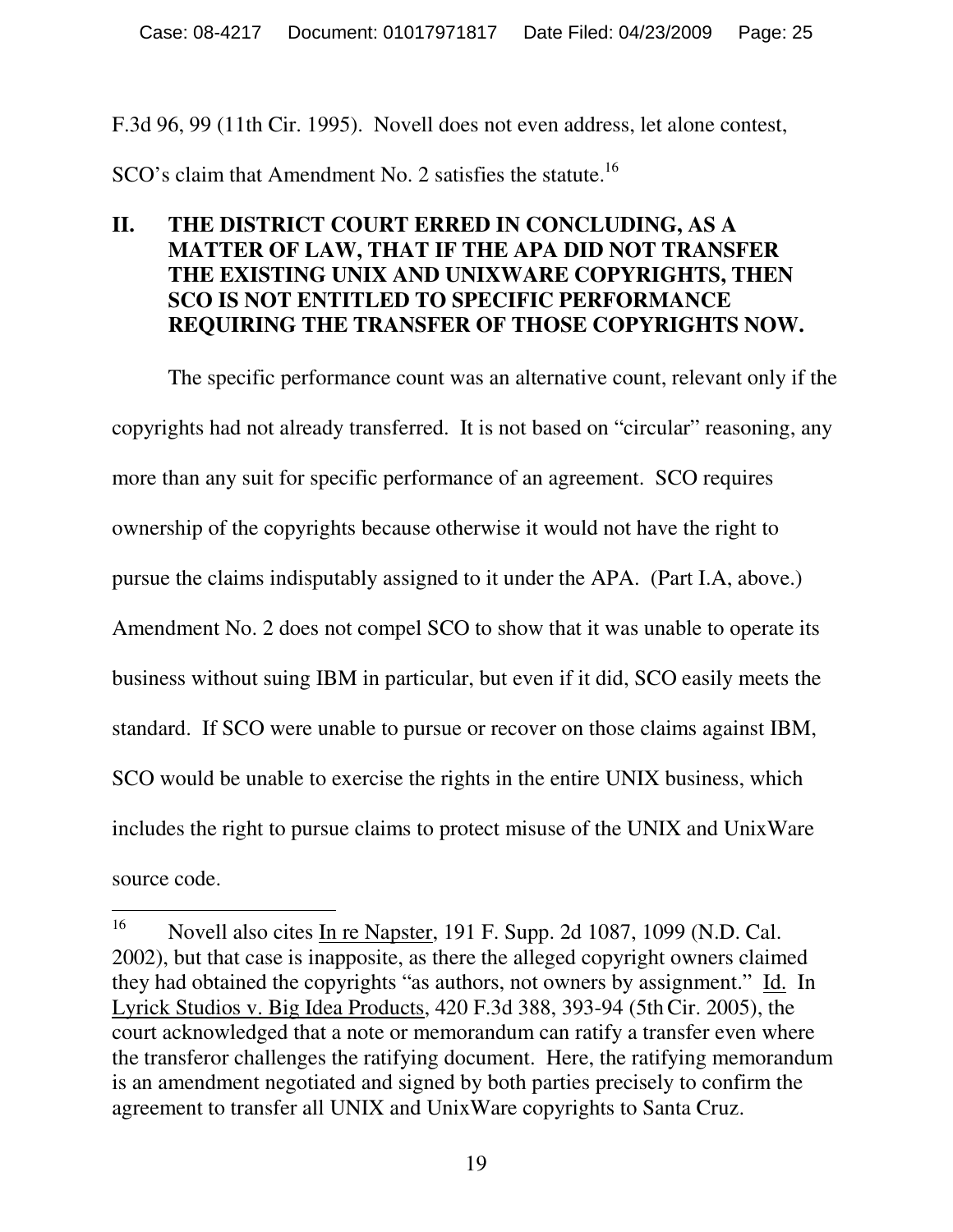Novell goes on to suggest (at 50) that it would receive 95% of any revenues

arising from the claims SCO has asserted against IBM. That is baseless. (02433-

35;08538;08563-64;08669;08626-27;08611-12.) There is no language in the APA

even suggesting that SCO had to pay Novell any money SCO might receive for

pursuing and prevailing on the claims it was authorized to bring.

#### **III. THE DISTRICT COURT ERRED IN CONCLUDING, AS A MATTER OF LAW, THAT NOVELL HAS THE RIGHT TO "WAIVE" SCO'S RIGHTS UNDER ALL CONTRACTS RELATING TO SVRX INCLUDING THE SOFTWARE AND SUBLICENSING AGREEMENTS.**

#### **A. The Term "SVRX Licenses" Is Ambiguous.**

The issue is whether Software and Sublicensing Agreements with IBM so clearly fall within the meaning of "SVRX Licenses" that the courts may ignore the express intent of Novell's and Santa Cruz's executives and negotiators. The parties agree that no language in the APA expressly says that the IBM Software and Sublicensing Agreements, or any such Agreements, are subject to Novell's retained waiver rights. That alone should mean that the parol evidence is admissible to clarify what the parties intended.

Novell argues (at 51) that the "ordinary meaning of 'any SVRX License' is any agreement that licenses SVRX," but cannot help but acknowledge (at 16) that the APA "defined 'SVRX Licenses' by referring to Item VI of Schedule 1.1(a)."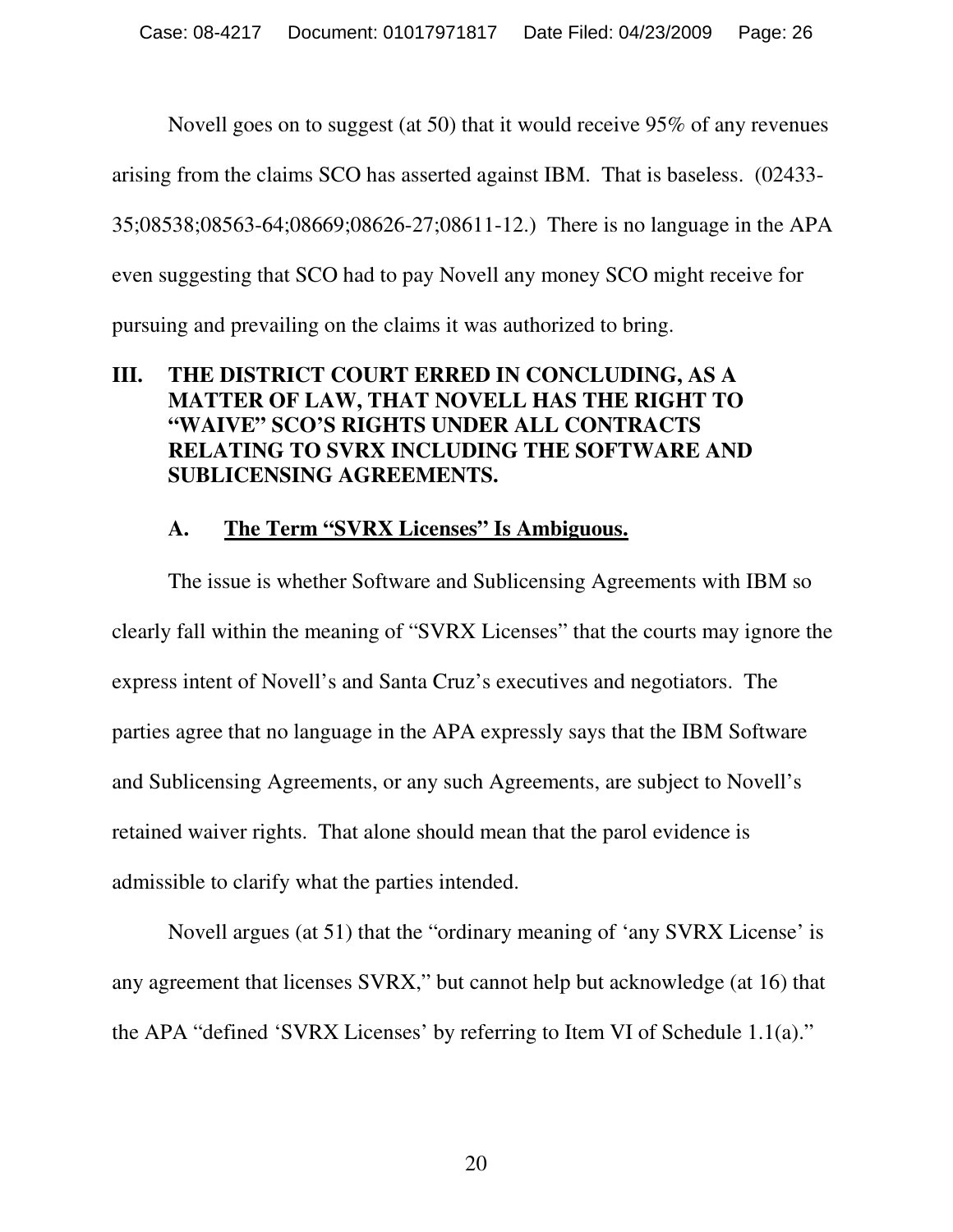As the APA's efforts to define the term "SVRX Licenses" demonstrate, that term has no generally understood meaning.

The gap in the APA is the absence of the "SVRX Licenses" that are supposed to be "listed in detail" under Item VI as part of the circular definition of the term. (00287;00315;00363.) The court in Bay Cities Paving & Grading v. Lawyers' Mutual Insurance Co., 5 Cal. 4th 854 (1993), did not "reject" the view that the absence of a definition can support the finding of an ambiguity. The court in fact observed that "in an appropriate case, the absence of a policy definition, though perhaps not dispositive, might weigh, even strongly, in favor of finding an ambiguity, for example, when the term in question has no generally accepted meaning outside the context of the policy itself." Id. at 867 (emphasis added).

Moreover, SVRX Licenses are not defined as "all contracts" relating to the products listed in Item VI of the Schedule. The "all contracts" is what was transferred to Santa Cruz by Item VI; the SVRX Licenses are supposed to be listed within that item. The district court confused the introductory sentence of Item VI, which identifies assets being transferred to Santa Cruz, with the list under the sentence, which purports to identify the SVRX Licenses over which Novell has waiver rights.

Novell argues (at 51) that the Product Schedule Licenses "did not grant any right to use SVRX" without being "combined" with the Software and Sublicensing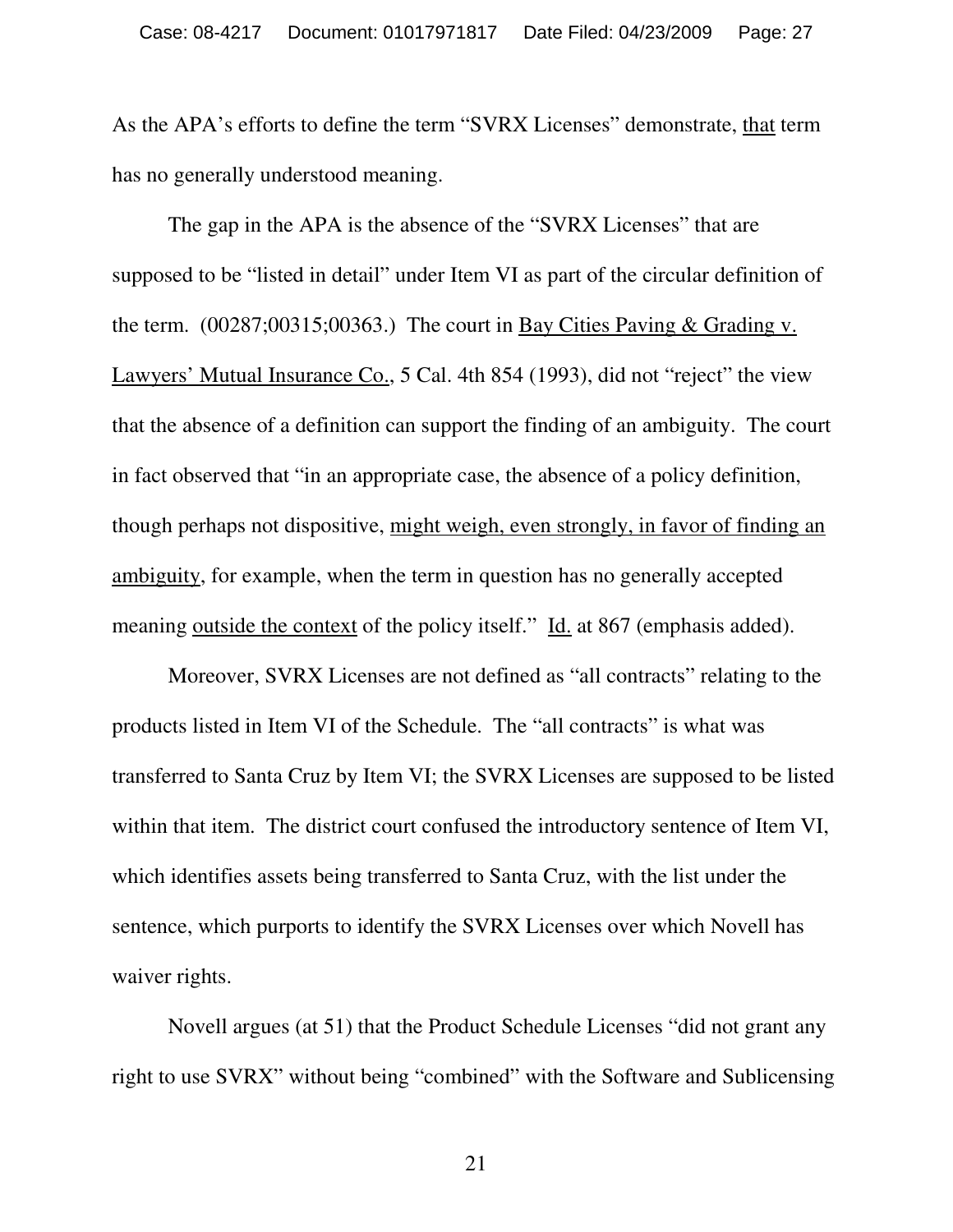Agreements. But each licensee executed only a single umbrella Software Agreement and Sublicensing Agreement, with a separate Product Schedule to license each individual product over time. (04610¶¶14-15;04625¶¶11- 12;01471§4;01492§4 .) If the SVRX Licenses included a licensee's umbrella agreement, then Novell's waiver rights would extend to all products a licensee licensed, including UnixWare and other non-SVRX products.

In addition, the Product Schedule Licenses did grant rights – access to and delivery of the product source code.<sup>17</sup>  $(08849-50;04610$ ][15-16;04625][12-13.) According to Novell's interpretation, once a licensee executed an SVRX Product Schedule License, the licensee's Software and Sublicensing Agreements were then somehow converted into "SVRX Licenses." Yet it is at least equally arguable that the Product Schedule Licenses were the licenses intended to be covered by the waiver rights, because those rights were designed to protect Novell's royalties, not to give Novell an unchecked veto over a business it had sold. Only the Product Schedule Licenses listed those royalties. (04610¶16; 06425¶13.) This is precisely the type of situation where relevant extrinsic evidence must be considered.

<sup>17</sup> Novell omits (at 51) this key fact, which SCO set forth below: "Without" executing the Supplement for the product it desired, a licensee did not obtain delivery of, let alone a license to, the product." (03494.)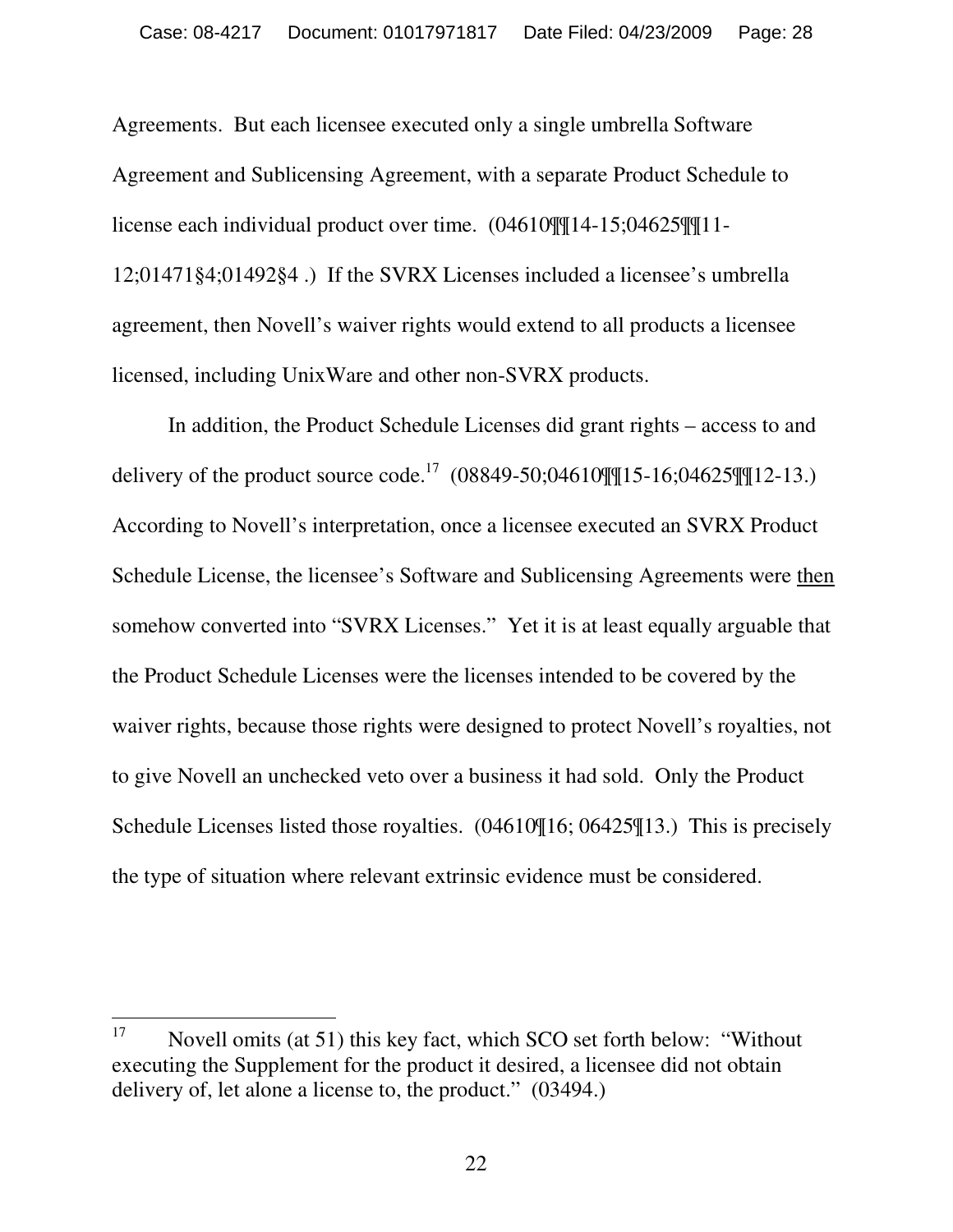#### **B. The APA Separately Transfers the Software and Sublicensing Agreements to Santa Cruz Without Any Reservation of Rights for Novell.**

A reading of the term "SVRX Licenses" that redundantly – or in Novell's language, as a "superfluity" – includes Software and Sublicensing Agreements violates basic rules of construction. Yet Novell (at 53-54) defends the redundancy. The cases Novell cites are inapposite,<sup>18</sup> and Novell's argument amounts to another red herring. While Item VI is ambiguous, Item III clearly transfers "all of Seller's rights" under the "Software and Sublicensing Agreements." (00314-15.) A reading of the Assets Schedule that avoids the redundant transfer of the Software and Sublicensing Agreements in Item VI thus does not contradict "what the contract clearly does" or "vitiate" any part of the Schedule.

In contrast, the contradiction that the district court's interpretation creates is glaring and runs afoul of the authority SCO cited. On the one hand, Item III provides for the unqualified transfer of "all of Seller's rights" under the Software and Sublicensing Agreements. (00314-15.) On the other hand, Item VI serves as a

<sup>18</sup> Novell quotes Crow Irvine #2 v. Winthrop California Investors Ltd. Partnership, 104 Cal. App. 4th 996 (2002), an opinion that has been "Deleted at the direction of Supreme Court by order dated April 23, 2006," id., and therefore may not be cited, Cal. Rules of Court 8.1115. In contrast to the facts of that case, Novell is the proponent of the superfluity at issue, and the superfluous meaning it proposes for Item VI runs counter to what the contract clearly does – transfer all rights in the Software and Sublicensing Agreements to Santa Cruz. Big Creek Lumber Co. v. County of Santa Cruz, 38 Cal. 4th 1139 (2006), and In re B.J.B., 185 Cal. App. 3d 1201 (1986), involve the interpretation of a statute, not a contract.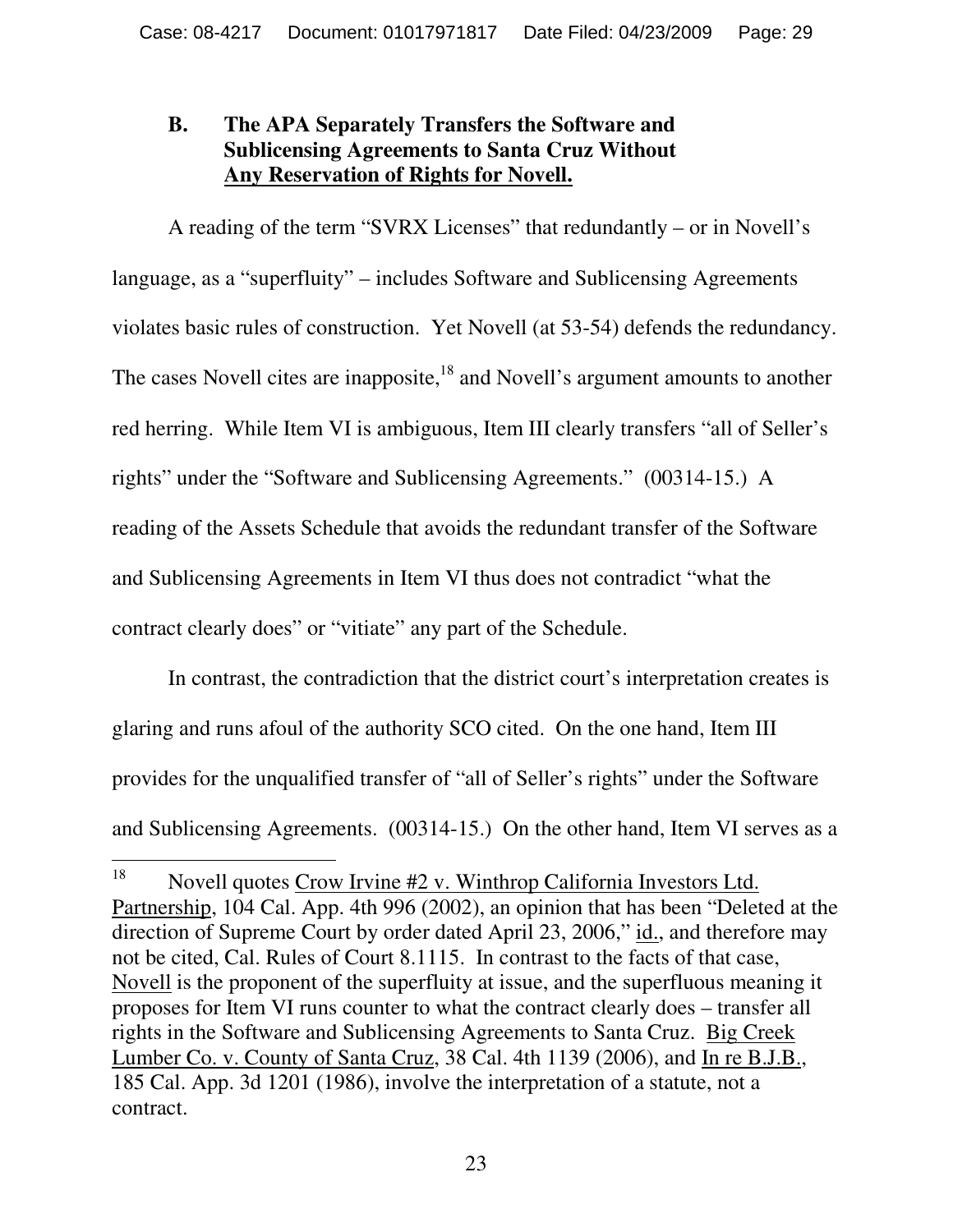cross-reference to the Article 4.16(b) rights at issue, which the district court ruled give Novell unfettered control over the "SVRX Licenses" purportedly listed under Item VI. A reading of the term "SVRX Licenses" that includes the Software and Sublicensing Agreements therefore brings the Agreements under Novell's unfettered control, and thus "vitiates" the rights indisputably transferred to Santa Cruz under Item III.

#### **C. The District Court's Interpretation of Article 4.16(b) Destroys The Value of the Assets Santa Cruz Purchased.**

Novell primarily argues (at 54-55) that because it had the "sole discretion" to exercise authority under Article 4.16(b), SCO should not be heard to dispute the scope of the Article. This is a non sequitur. SCO principally argues that interpreting "SVRX Licenses" to be as broad as Novell contends would render the rights afforded under Article 4.16(b) unduly broad. (See Part IV, below.)

The Court need not conclude that the entire APA is "unconscionable" to agree with SCO. A court may not interpret one provision to render another provision "meaningless." Ameripride Servs. v. Valley Indus. Serv., No. CIV. S-00-113 LKK/JFM, 2007 WL 656850, at \*11 (E.D. Cal. Feb. 28, 2007). A provision giving Novell the unilateral right to waive all of SCO's rights under the agreements it had just acquired would render meaningless the provision transferring those agreements. (00314-15.) In addition, if Novell had the right to make public all of the SVRX source code protected under the Software and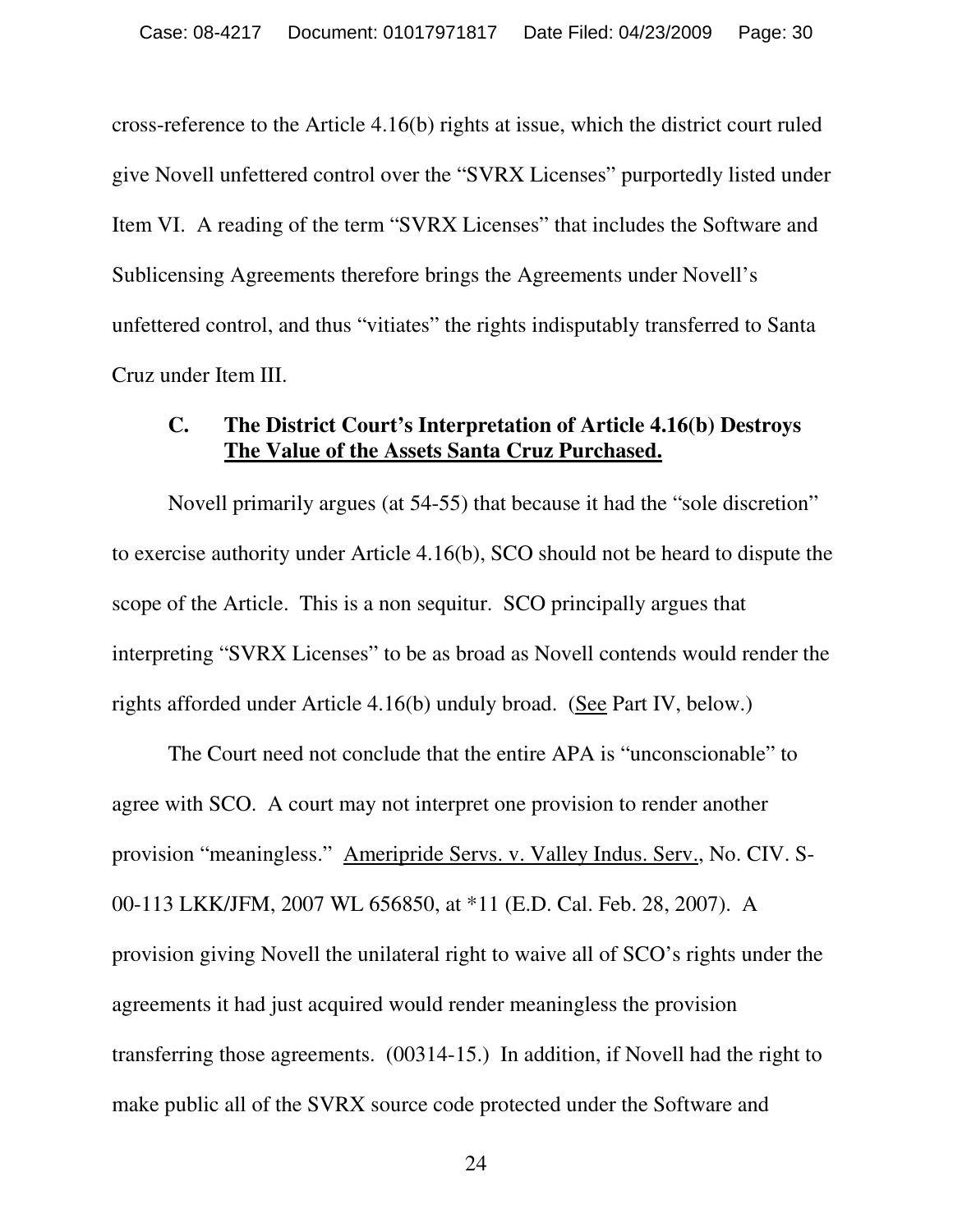Sublicensing Agreements, Novell's conduct would extinguish the confidentiality of the base source code for UnixWare as well, and thereby destroy the economic value of that product.

Novell (at 56-57) makes the half-hearted contention that it has "never argued" that the TLA is an SVRX License, but that is irrelevant; the unavoidable result of its argument about the scope of the term is that Novell supposedly has the right to waive all of SCO's rights under the very agreement through which it sought to acquire protections from Novell. With respect to Santa Cruz's preexisting license, Novell tries to draw a distinction between Santa Cruz's rights as a "licensor" versus its rights in the "administration" of SVRX Licenses, but the text of the APA makes no such distinction, and it is the text of the APA on which Novell otherwise seeks to hang its hat.

#### **D. Overwhelming Extrinsic Evidence Confirms that Novell Did Not Retain Any Rights Over Software and Sublicensing Agreements.**

 Novell barely addresses the overwhelming extrinsic evidence confirming that the parties did not intend for Novell to have rights over the Software and Sublicensing Agreements, or over subsequent claims based on those Agreements.

In 2000, for example, Novell and The Hewlett Packard Company ("HP") executed an "Addendum to HP's UNIX System Agreement," which Agreement is defined to include HP's Software and Sublicensing Agreements. (02384.) In the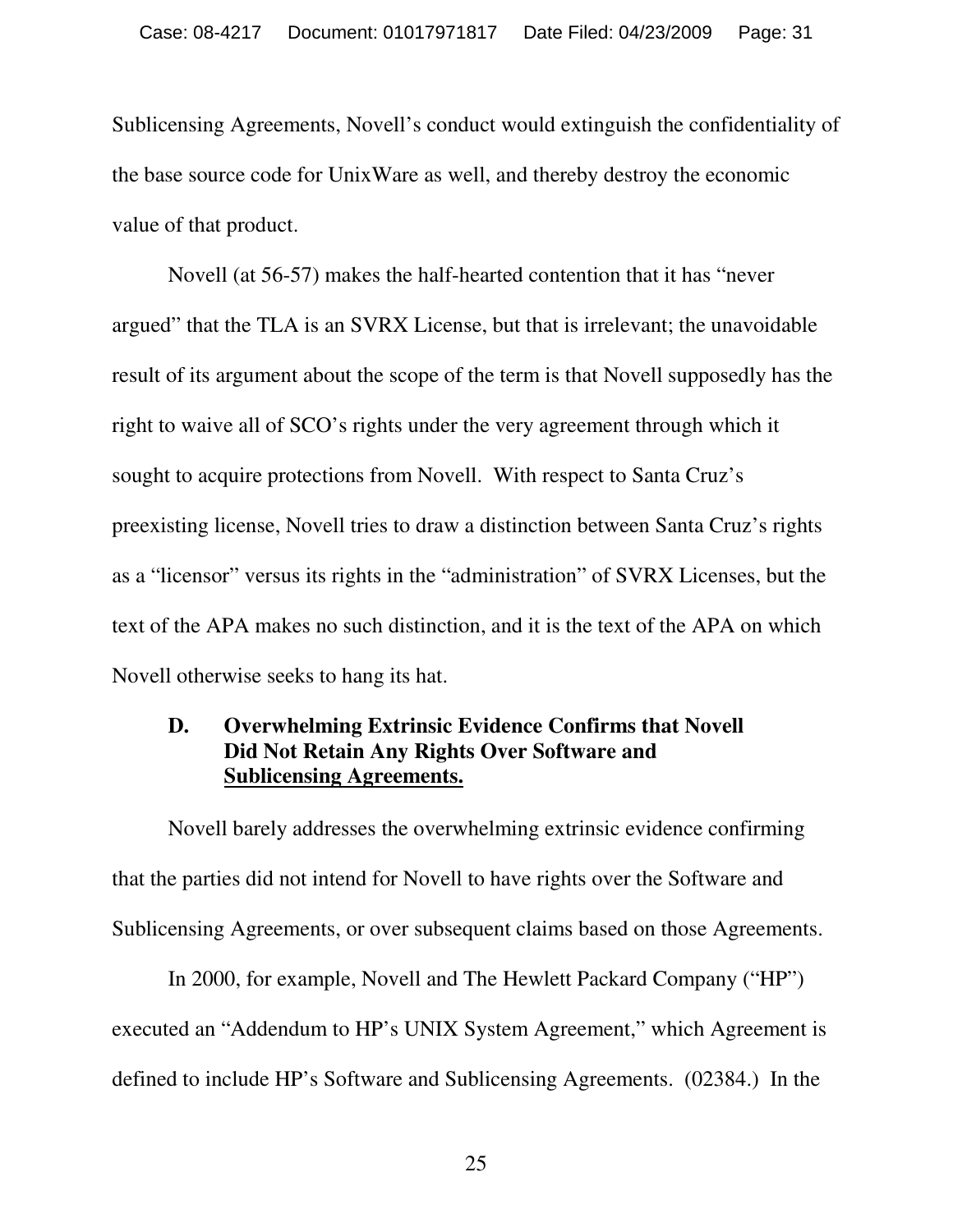Addendum, Novell warranted that, through the APA, it "retained or has acquired all rights to outstanding and future HP binary code royalty and license fee payments, but not source code royalties." (Id. (emphasis added).) Novell also warranted that it "has full right and authority to modify the terms and conditions of the Agreement with respect to" those binary royalties. (Id.) Novell did not warrant that it had any other right to modify the Agreement. Other examples:

- Novell states (at 58-59) that Messrs. Maciaszek and Broderick, who worked for Novell at the time of the APA and had been in the UNIX licensing department for decades, did not testify that the term SVRX License refers exclusively to Product Schedule Licenses, but both witnesses unequivocally testified to the contrary: "We understood an SVRX license to be an SVRX product supplement." (04625¶12;04610¶15.)
- Novell downplays the language in the Operating Agreement, claiming (at 61 n.13) that the Agreement "merely states that Novell should transfer contracts to Santa Cruz" – but that is not a fair account of the allinclusive, unqualified language in the Agreement: "It is the intent of the Parties to transfer the agreements and associated rights and obligations which relate to Novell's UNIX System business to SCO." (01432§7 (emphasis added).)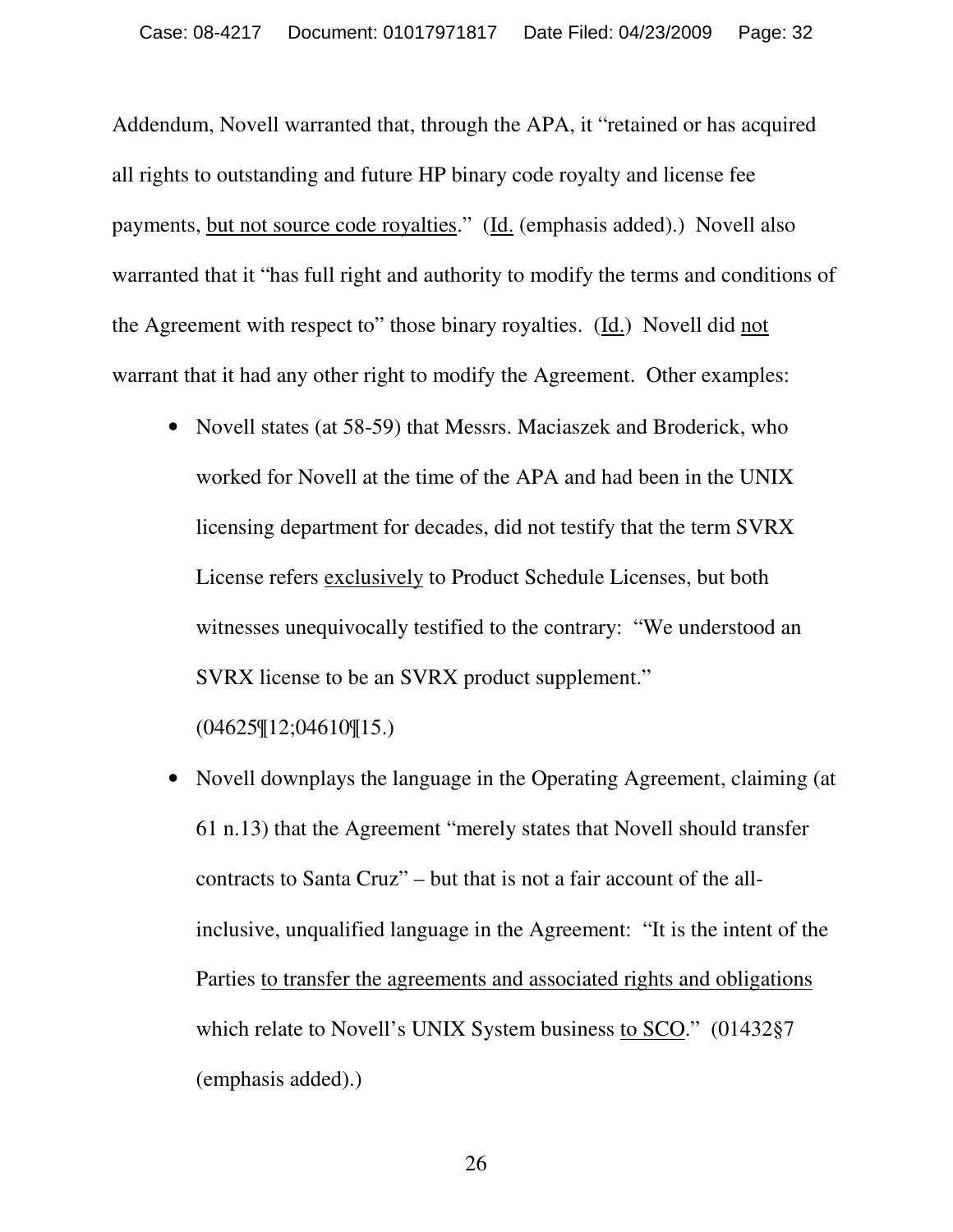• Novell claims that numerous letters it sent to customers disclaiming rights in UNIX agreements were intended only to inform them that they should send royalty payments to SCO. But that is not what the letters say: "Novell transferred to The Santa Cruz Operation, Inc. ('SCO') its existing ownership interest in UNIX System-based offerings and related products." (10645 (emphasis added); see also 10652;10657;10710; 03838;13843;139845;1028486;02790;02972;02974.)

Novell simply cannot square its long, undisputed course of performance with its after-the-fact legal arguments.

As to the IBM Buyout, Novell and Santa Cruz had already resolved the dispute over whether Novell's Article 4.16(b) rights extended to IBM's Software and Sublicensing Agreements just months after the APA closed, after Santa Cruz warned that it had acquired "ownership and exclusive rights to license the UNIX source code." (03890.) Less than one year after the APA had closed, IBM paid \$10.125 million for UNIX rights. (04380;04384;03915.) By Novell's lights, it was entitled to 95% of the entire amount, and Santa Cruz should have received only 5%, or a little more than \$500,000. But Santa Cruz received \$2 million – nearly four times that amount. (04380;04384;03915.) As the witnesses involved in that event testified, that evidence confirms that Santa Cruz – and not Novell – had exclusive rights over the Software and Sublicensing Agreements and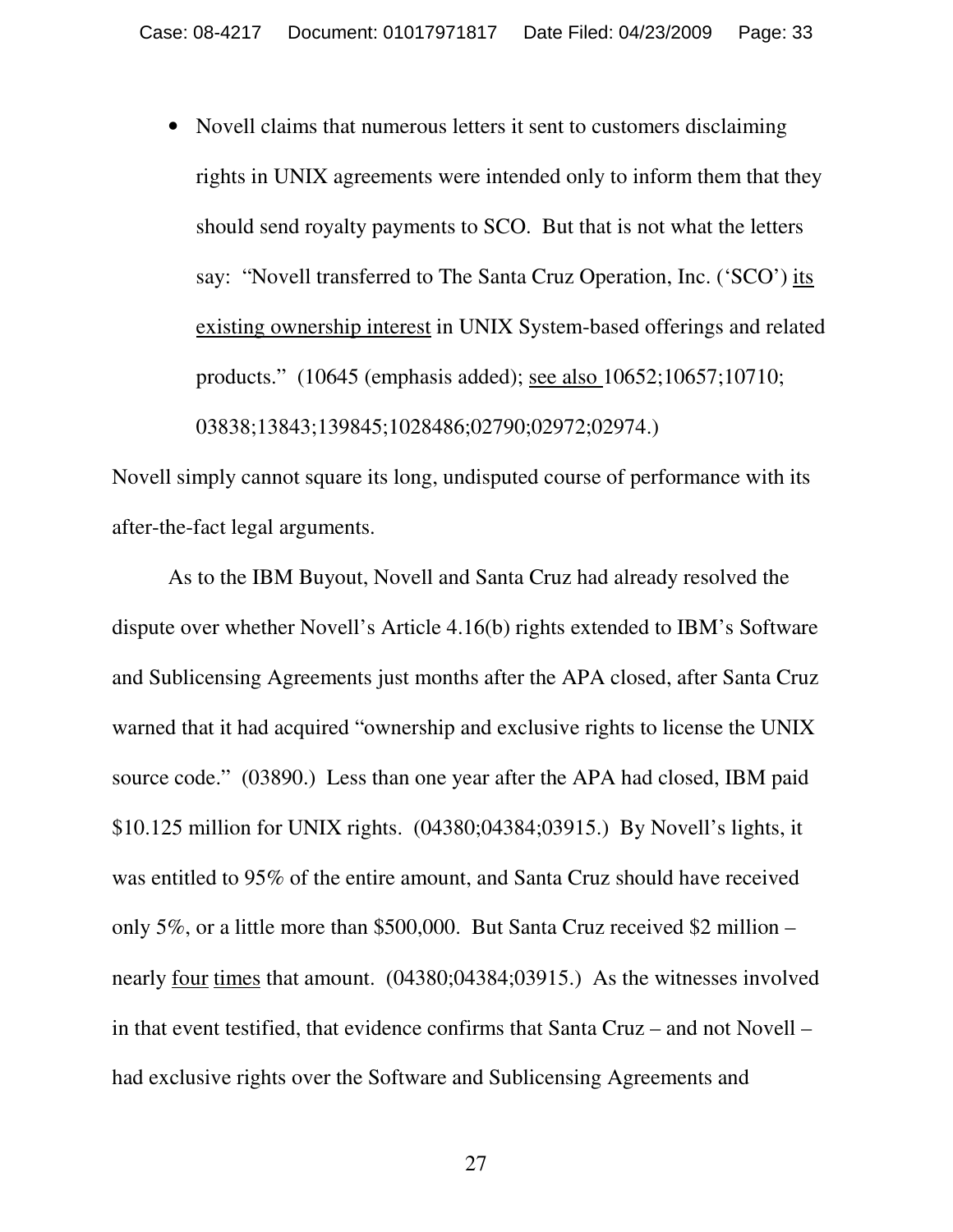associated source code rights and therefore received all of the money paid by IBM for source code rights. (03915;10724-25;09008-09;08516;02454-55.)

#### **IV. THE DISTRICT COURT ERRED IN CONCLUDING THAT NOVELL DID NOT HAVE TO COMPLY WITH THE IMPLIED COVENANT OF GOOD FAITH AND FAIR DEALING IN EXERCISING ITS ARTICLE 4.16(b) RIGHTS.**

The facts of this case are directly analogous to April Enterprises, Inc. v. KTTV, 147 Cal. App. 3d 805, 816-817 (1983), which Novell declines even to address. Under one provision of the APA, SCO acquired and owns the UNIX and UnixWare businesses; under another provision of the Agreement, Novell has the supposed right to waive all of the rights underlying all of the agreements constituting those businesses. If the term "SVRX License" is to have the extremely broad scope Novell attributes to it in the face of all the evidence to the contrary, the application of the implied covenant is the way to reconcile the conflicting provisions.

Under even a generous reading to Novell, given Novell's arguments and the district court's interpretation of the overwhelming rights and core assets Novell supposedly retained, Santa Cruz and SCO paid more than \$250 million (06101;04637) for some unenumerated and redundant "ownership rights" concerning post-1995 technology, and for the office furniture of the Novell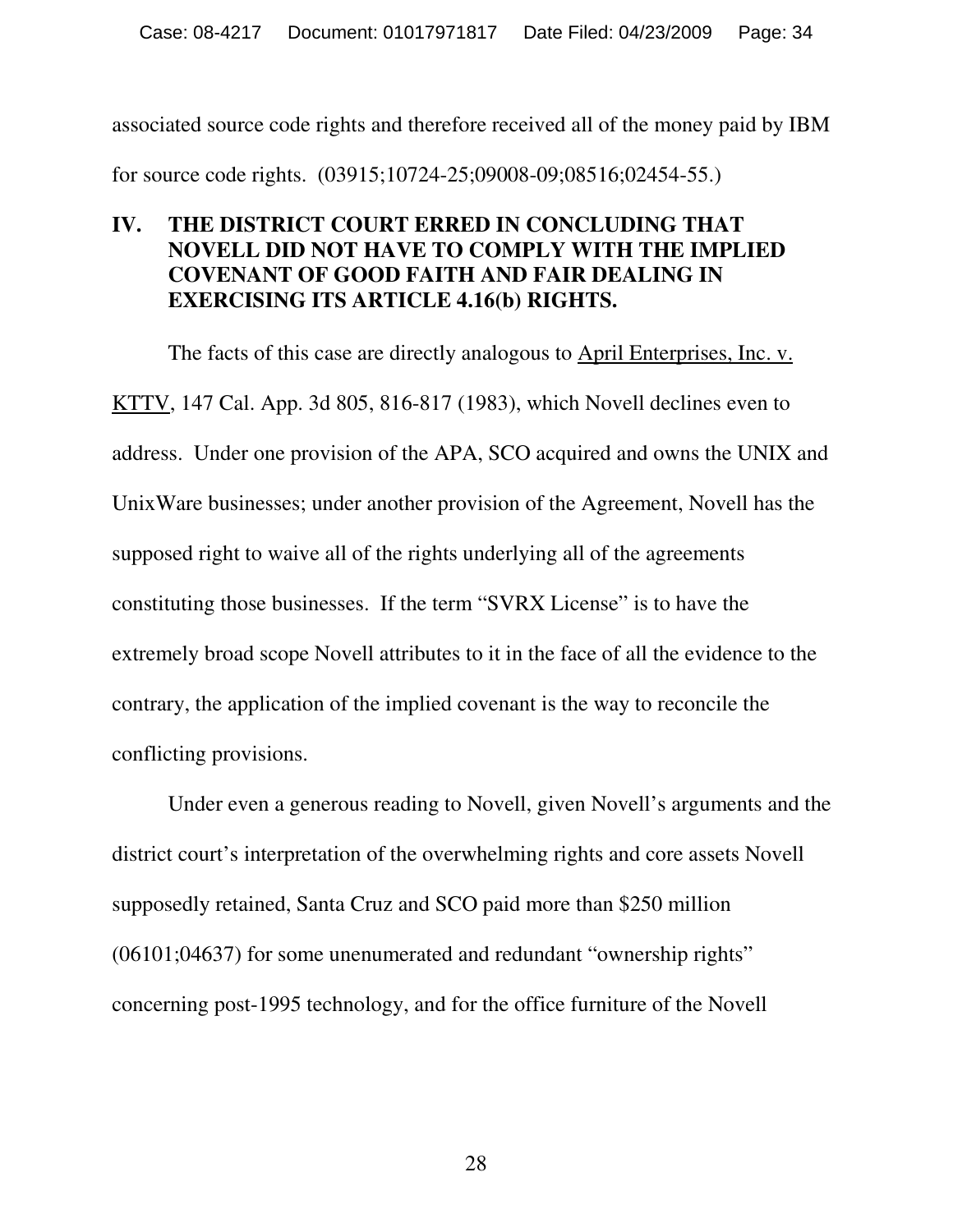employees switching over to Santa Cruz.<sup>19</sup> Under California law, the foregoing construction of the APA requires the application of the implied covenant of good faith and fair dealing.

#### **V. THE DISTRICT COURT ERRED IN CONCLUDING, AS A MATTER OF LAW, THAT NOVELL IS ENTITLED TO ROYALTIES FROM POST-APA CONTRACTS RELATED TO SVRX, INCLUDING THE 2003 SUN AGREEMENT.**

The APA itself defines "SVRX Licenses" to refer only to licenses existing at the time (00264;00313), and certain language in Amendment No. 1 referring to "new SVRX licenses" (00357) thus creates ambiguity. Neither provision overrides the other, and the extrinsic evidence SCO presented wholly supports SCO's interpretation. The witnesses on both sides of the transaction, including Messrs. Frankenberg and Chatlos, agree that Novell retained royalties only from licenses existing at the time of the APA. (08537-38;08518; 02472¶7;08760;08588; 02431¶4;02438¶4;08888-89;10729;02483¶12; see also 02488.)

The provision referring to "new SVRX licenses" provides, moreover, that SCO retains the source code right-to-use fees thereunder. (00357.) That provision is thus consistent with SCO's reading of the primary references to "SVRX

<sup>19</sup> In addition to what would have to be extremely expensive office furniture, the rights "related to" UnixWare were worthless where Novell retained the unfettered right to waive all of Santa Cruz's rights in the core technology underlying UnixWare (that is, SVRX), and any customer lists and transferring of customers was similarly worthless where Novell retained the unfettered right to decimate the businesses for which there were customers in the first place.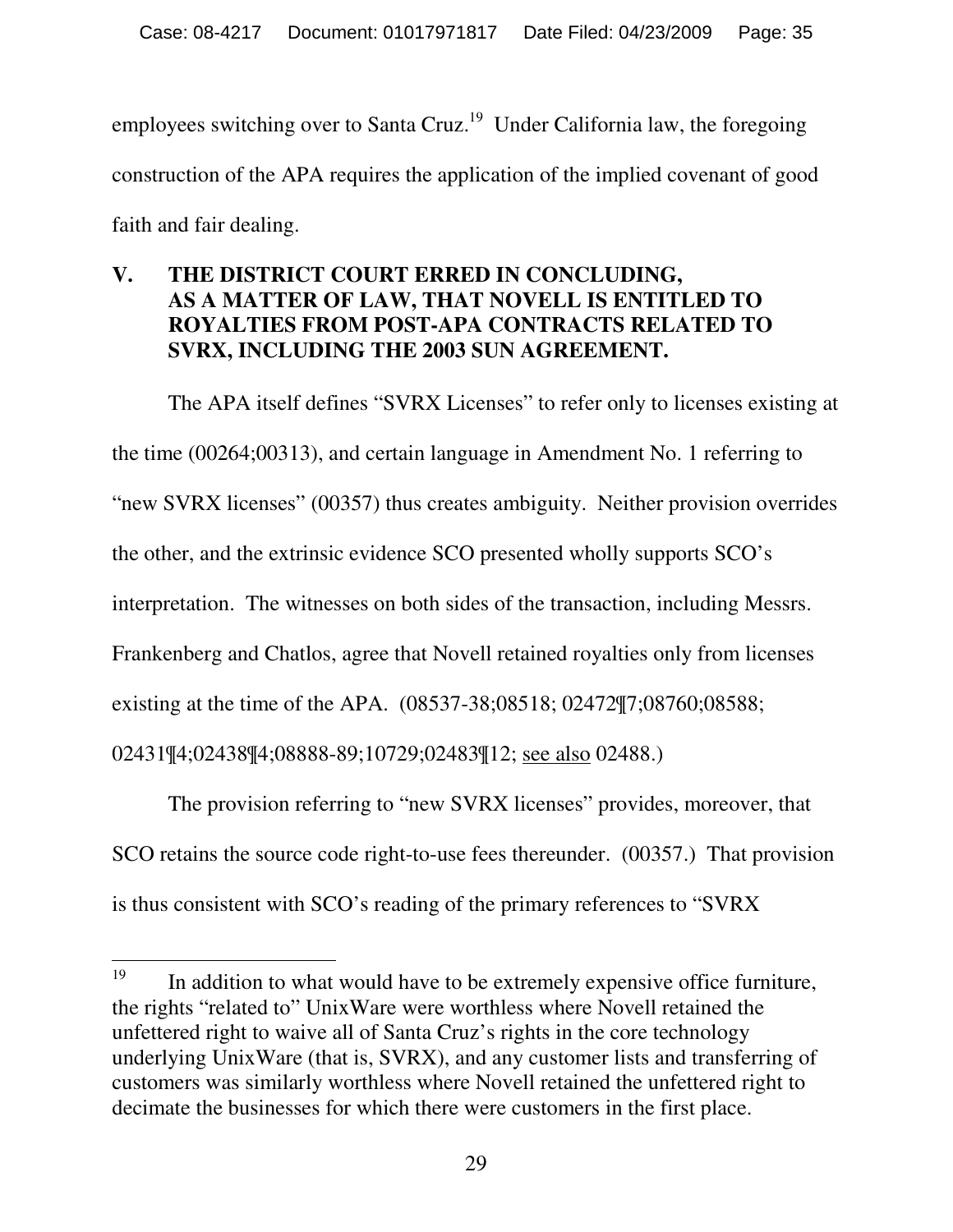Licenses" – namely, that the phrase refers to the then-existing SVRX Product Schedule Licenses under which source code right-to-use fees are not paid at all, and under which Novell would receive 95% of the royalties. (04612-13¶23;04627- 28¶20.) Novell's own publicly filed statements support the view that it retained only these existing royalty rights. (02182;02232;02302;02320;02341.)

 Novell's alternative argument that it is entitled to collect the \$2,547,817 award as a form of "unjust enrichment" is flawed because the Sun Agreement did not "concern" the 1994 buyout within the meaning of Amendment No. 2. Paragraph B.4, for example, states that "Prior to either parties' unilateral determination as to the suitability of any potential buyout transaction, the parties will meet face to face and analyze the potential merits and disadvantages of the transaction." (00374 (emphasis added); see also Paragraph B.6.) Paragraph C provides as follows:

> Novell may execute a buy-out with a licensee without any approval or involvement of SCO, and will no longer be bound by any of the requirements stated in Section B. above, if: (I) SCO ceases to actively and aggressively market SCO's UNIX platforms; or (II) upon a change of control of SCO as stated in schedule 6.3(g) of the Agreement.

(Id.) All of the foregoing language shows that Section B does not apply when a licensee already has a buyout and now enters into a subsequent agreement that merely relates to the prior buyout agreement. Indeed, in its Order dated August 10,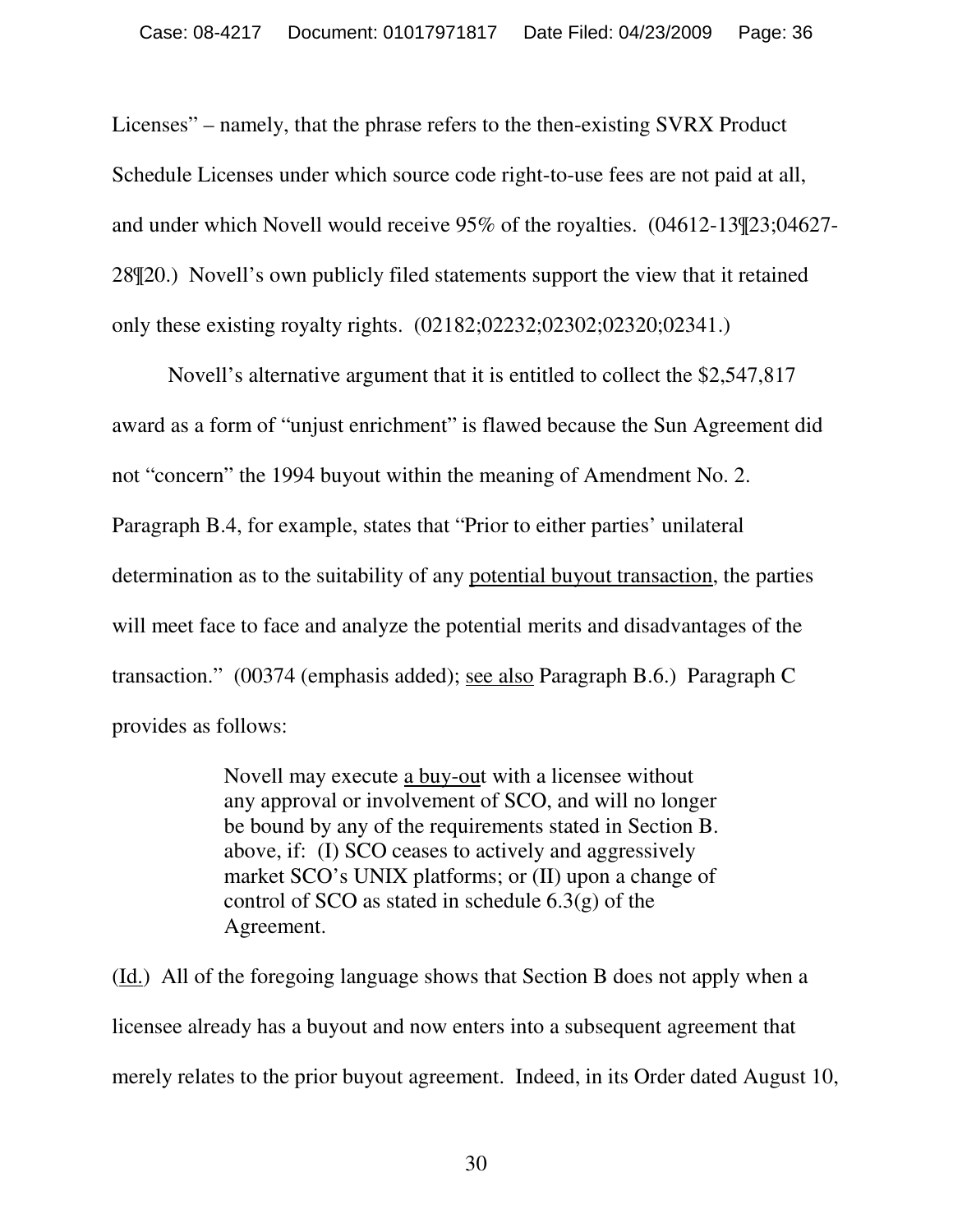2007, the district court had concluded (at 85) that "all of the subparagraphs of paragraph B are limited to buy-out transactions."

 Paragraph B.5 of Amendment No. 2 supports the foregoing interpretation of the scope of the rest of Paragraph B, providing in relevant part that "Novell may not prevent SCO from exercising its rights with respect to SVRX source code in accordance with the Agreement." (00374.) The terms SCO negotiated with Sun in the 2003 Agreement were an exercise of SCO's right to license source code and to determine the scope of the restrictions on the use of such code.

 The extrinsic evidence also supports SCO's interpretation. In the summer of 1996, Santa Cruz repeatedly addressed with Novell "this issue of future buyout transactions." Santa Cruz explained that its position "pertains to any future buyout concerning binaries." (13543 (emphasis added).) Santa Cruz and Novell entered into an Agreement dated May 20, 1996, stating: "Novell agrees that it will not enter into any royalty buy-out agreement involving UNIX System V until such time as the parties have resolved this dispute or this Agreement is otherwise terminated as provided herein." (13503 (emphasis added).)

 Novell's main response has been to say that it would not make sense for SCO or Novell to be able unilaterally to renegotiate the terms of an existing buyout. As SCO asserted in its opening brief, however, the 1994 buyout was not modified in any way. It was left untouched. The 2003 Agreement did not require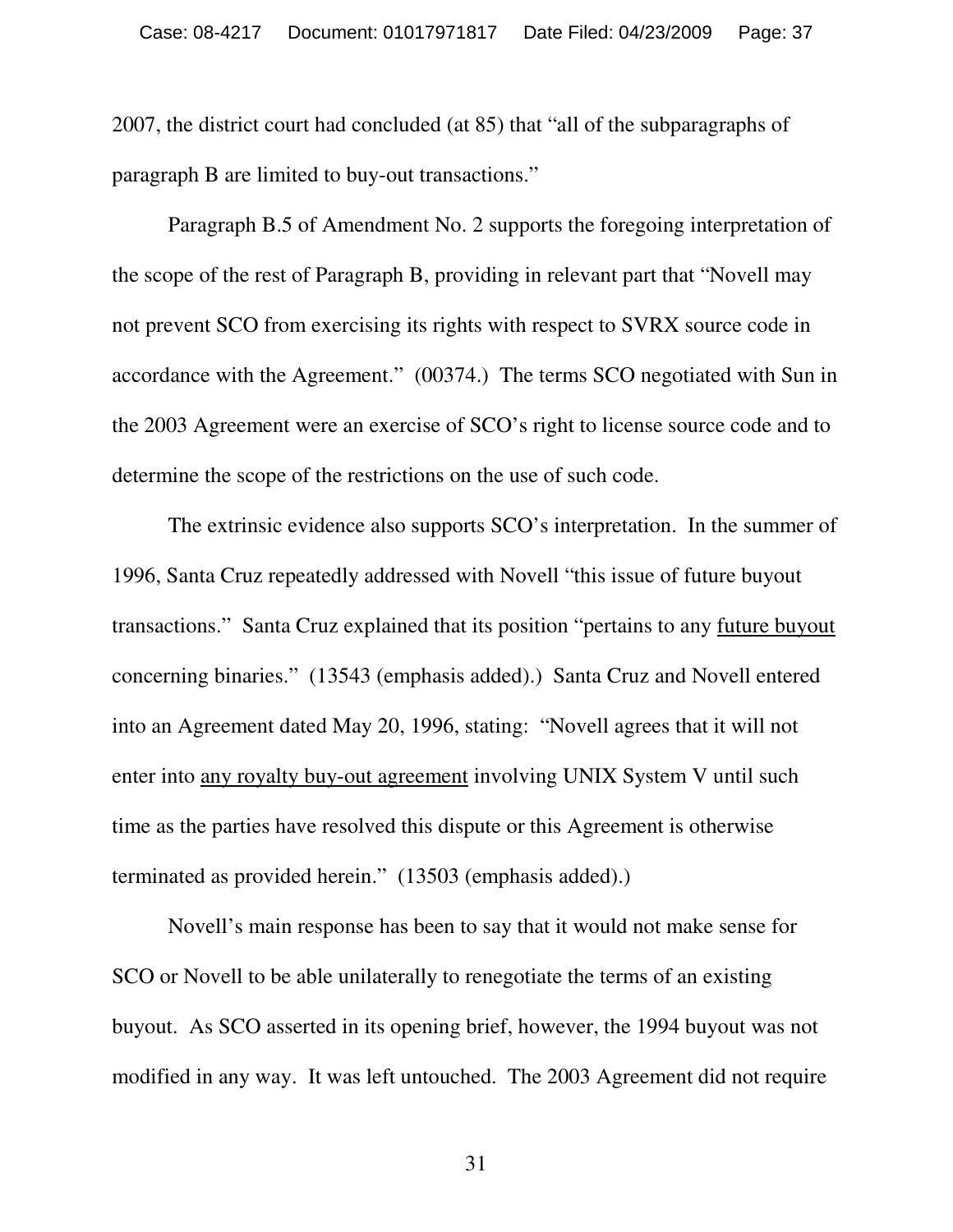Novell to relinquish any of the \$84 million it had received from Sun for the buyout.

#### **CONCLUSION**

SCO respectfully submits, for the foregoing reasons, that the Court reverse

the district court in each of the respects and on the grounds set forth in SCO's

opening brief and herein.

Respectfully submitted on this 23rd day of April, 2009.

/s/ Edward Normand David Boies Brent O. Hatch (5715) Robert Silver Mark F. James (5295) Edward Normand HATCH, JAMES & DODGE, PC BOIES, SCHILLER & FLEXNER LLP 10 West Broadway, Suite 400 333 Main Street Salt Lake City, Utah 84101 Armonk, NY 10504 Telephone: 801-363-6363 Telephone: 914-749-8200 Facsimile: 801-363-6666 Facsimile: 914-749-8300 bhatch@hjdlaw.com dboies@bsfllp.com mjames@hjdlaw.com rsilver@bsfllp.com enormand@bsfllp.com

Stuart Singer Devan V. Padmanabhan BOIES, SCHILLER & FLEXNER LLP DORSEY & WHITNEY LLP 401 East Las Olas Blvd., Suite 1200 50 South Sixth Street, Suite 1500 Fort Lauderdale, Florida 33301 Minneapolis, Minnesota 55402 Telephone: 954-356-0011 Telephone: 612-340-2600 Facsimile: 954-356-0022 Facsimile: 612-340-2868 ssinger@bsfllp.com padmanabhan@bsfllp.com

*Attorneys for Plaintiff-Appellant, The SCO Group, Inc.*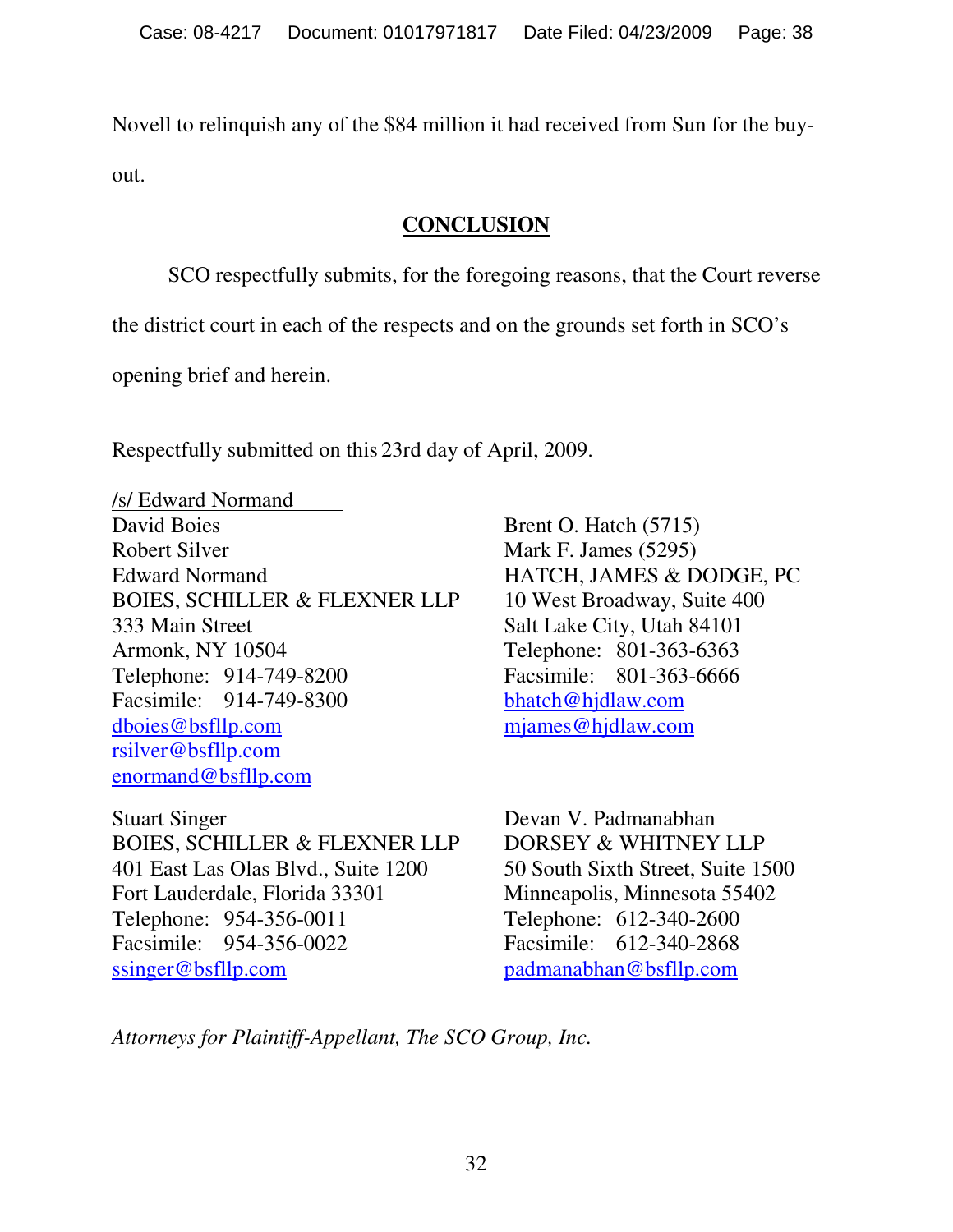#### **CERTIFICATE OF COMPLIANCE WITH FEDERAL RULE OF APPELLATE PROCEDURE 32(a)**

Certificate of Compliance with Type-Volume Limitation, Typeface Requirements and Type Style Requirements

1. This brief complies with the type-volume limitation of Fed. R. App. P. 32(a)(7)(B) because this brief contains 6,989 words, excluding the parts of the brief exempted by Fed. R. App. P.  $32(a)(7)(B)(iii)$ .

2. This brief complies with the typeface requirement of Fed. R. App. P.  $32(a)(5)$ , and the type style requirements of Fed. R. App. P.  $32(a)(6)$  because this brief has been prepared in a proportionally spaced typeface using Microsoft Word 2002 in 14-point Times New Roman font.

Dated: April 23, 2009

/s/ Edward Normand Edward Normand Boies, Schiller & Flexner LLP 333 Main St. Armonk, NY 10504 T: (914) 749-8237 F: (914) 749-8300 enormand@bsfllp.com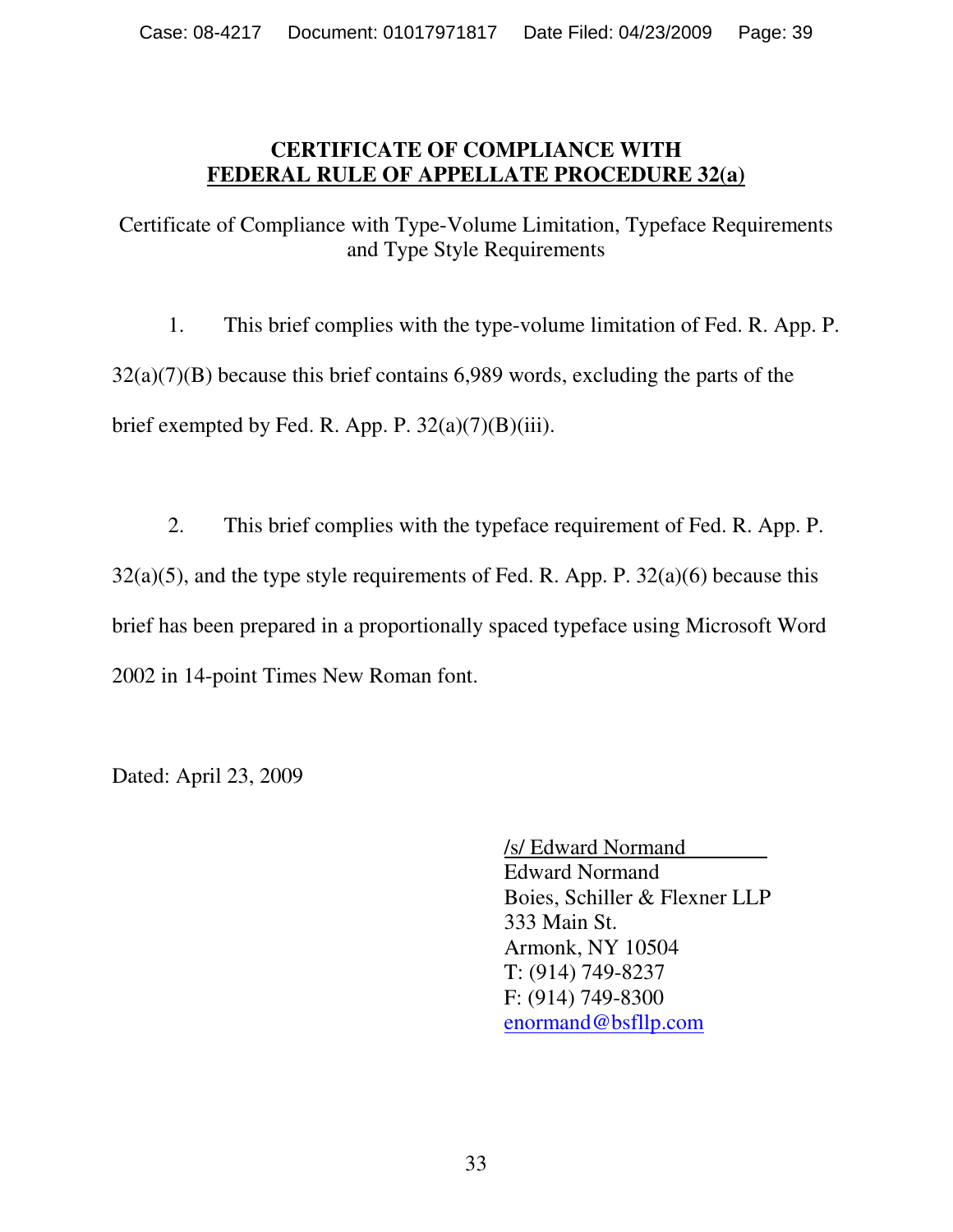#### **CERTIFICATE OF SERVICE**

I, Edward Normand, hereby certify that on this 23rd day of April, 2009, a

true and correct copy of the foregoing **REPLY BRIEF OF APPELLANT, THE** 

**SCO GROUP, INC.** was filed with the court and served via electronic mail to the

following recipients:

Thomas R. Karrenberg Heather M. Sneddon ANDERSON & KARRENBERG 700 Bank One Tower 50 West Broadway Salt Lake City, UT 84101

Michael A. Jacobs George C. Harris David E. Melaugh MORRISON & FOERSTER 425 Market Street San Francisco, CA 94105-2482

*Counsel for Defendant-Appellee Novell, Inc.* 

/s/ Edward Normand

Edward Normand Boies, Schiller & Flexner LLP 333 Main Street Armonk, NY 10504 Telephone: 914-749-8200 Facsimile: 914-749-8300 enormand@bsfllp.com